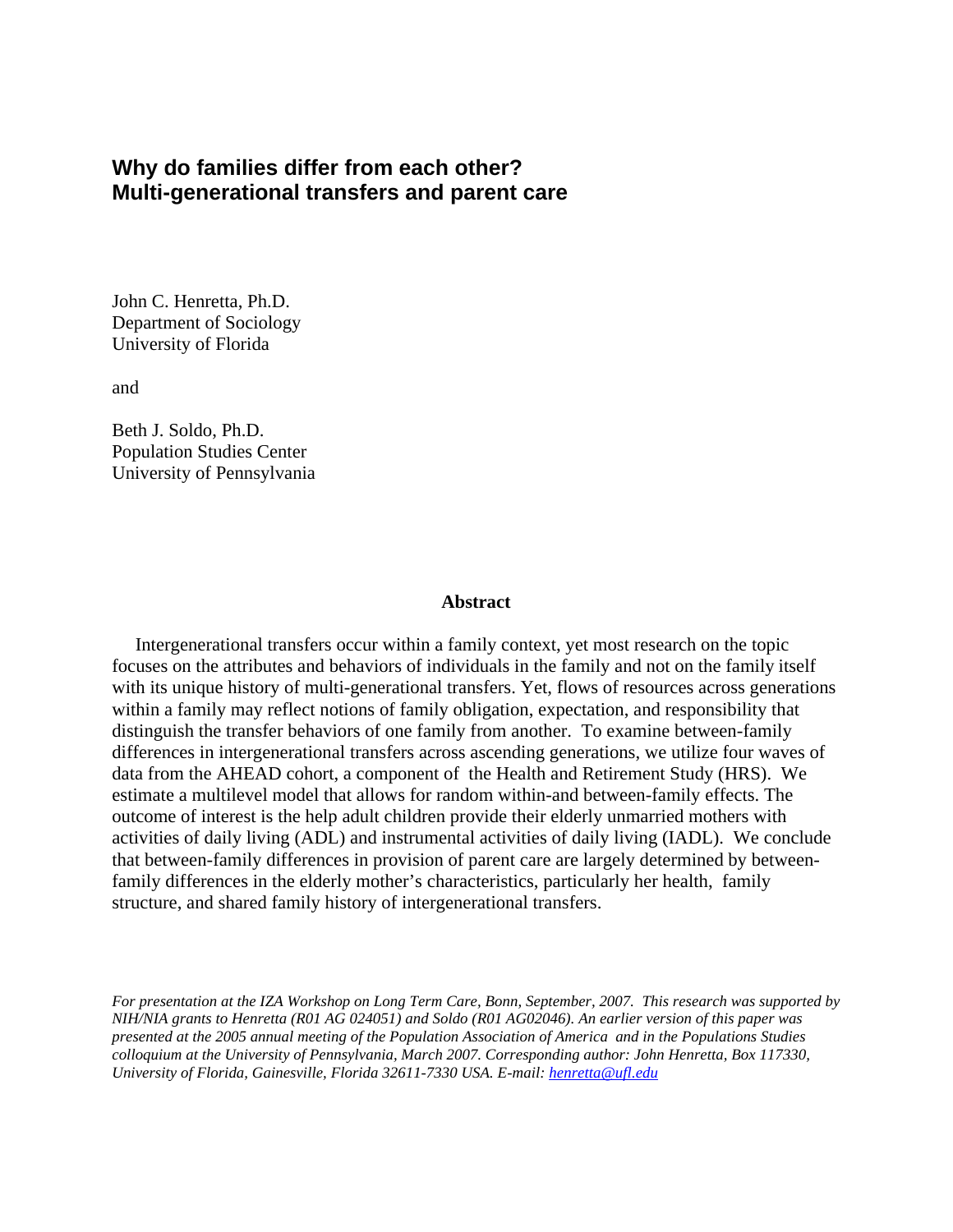#### **Introduction**

1

Although the study of intergenerational family transfers has a long tradition in both sociology and economics, prior research has largely focused on developing an understanding of intergenerational transfers *within* the family, examining both the exigencies of potential recipients and the resources of possible donors. Family characteristics, such as size and composition, are often examined in such endeavors but are seldom seen in a broader context of a family culture or family environment that defines each family's variant on the norms of kinship (Seltzer et al. 2005).

In this paper we extend current research on within-family processes to focus on *between*family differences.<sup>1</sup> There is now a substantial literature on the processes by which a given donor selects a recipient from the pool of possible recipients. Within-family models can accommodate vertical transfers in both directions, for example, downward from a mid-life parent to an adult child (e.g., Rosenzweig and Wolpin 1994), or from a late-life parent to a child or grandchild (McGarry and Schoeni 1997), as well as from parent to young child (e.g., Duncan et al. 1998), and upward transfers from a middle-aged child to a frail parent (e.g., Stern 1995: Henretta et al. 1997; Wolf et al.1997). It is the latter upward transfers, from younger to older generations in a family, which are of interest in this paper.

Dyadic processes play out in the context of a family with its unique structure, family history of helping behaviors among kin in ascending and descending generations, as well as individual attributes of those kin. The overall goal of this paper is to locate intergenerational transfers in the context of the family in order to address how families differ from one another in assisting elderly parents. We consider factors that differentiate between families while allowing for idiosyncratic differences among individuals within the family. We draw on research that explicitly considers the mechanisms that initiate and sustain transfer regimes across generations of kin. "Family culture" is a recognized concept in family therapy and medicine, but here we use the term to refer to the unobserved "glue" that binds and fortifies kin norms, obligations, and expectations of assistance. We also investigate the extent to which family structure and composition are an important source of between-family variation in transfer behaviors.

<sup>&</sup>lt;sup>1</sup> With few exceptions, prior research models dyadic exchanges within a multigenerational family. Pollack (2007) points out that the vertically extended family of 2-3 generations affords the analyst both specificity and simplicity, assuming that all parties to an allocation decision are observed.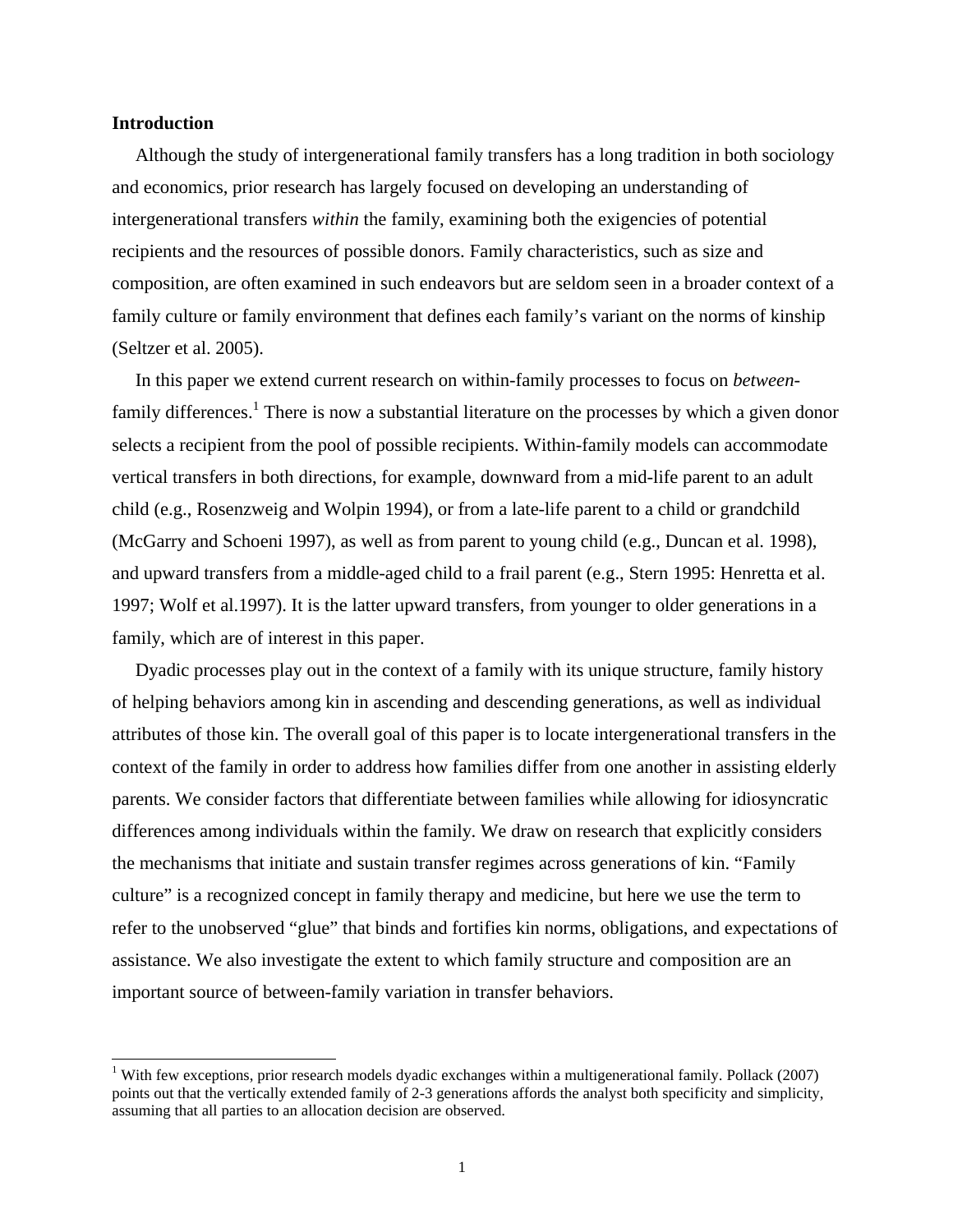In the next section we review the literature that motivates our focus on between-family differences in transfer behaviors. In the third section we describe our empirical estimation strategy. We use cohort data from the study of Asset and Health Dynamics (AHEAD), a component of the Health and Retirement Study (HRS). AHEAD respondents were first interviewed in 1993 and have been followed biennially since then.<sup>2</sup> In this section we also define the variables we include in a multi-level model of parent care. We use these to estimate both within and between family differences in parent care behaviors. In the fourth section we present our results for all unmarried mothers, largely elderly widows, from the AHEAD cohort and the subset of who are frail.

## **Differences between families**

 $\overline{\phantom{a}}$ 

Why are kin in one family predisposed to assist one another other while another comparable family is not? This is a broad topic that has engaged anthropology, psychology, economics, and sociology. In this paper we focus on how the tendency to assist kin is sustained across generations of a family; we do not, however, consider how or why such behaviors originated.<sup>3</sup>

Intergenerational transfers are of inherent interest in sociology because small group processes and their structures are fundamental building blocks of its research agenda. Sociologists maintain an interest in kin transfers, regardless of their magnitude, direction, or consequences for donor or recipient. Transfers do not simply redistribute resources across generations of a family; they also bolster social bonds between donor and recipient, promote family cohesion, and strengthen intergenerational norms of kin responsibility and obligation. A family history of intergenerational exchanges creates expectations of receiving and providing assistance at various points in the life-cycle for subsequent generations of the family. Transfers need not be directly observed to reinforce bonds among kin. Retelling family stories of help given and help received in the past also may inculcate younger members of a family with distinct family norms and expectations of assistance. Ribar and Wilhelm (2006) treat such patterning as a distinct transmission mechanism as do Jellal and Wolff (2002) who refer to these as "oblique transmissions."

 $2$  AHEAD cohorts were merged with the original HRS cohort in 1998. Thus the third wave of AHEAD was conducted in 1998, coincident with the fourth round of HRS. Both cohorts, as well as new ones added in 1998 and 2004, have been re-interviewed in even-numbered years since 1998.

 $3$  Exceptions include economists who consider the group selection in the context of natural selection and evolution (Axelrod 1984; Samuelson 1993; Frank 1994; Field 2001).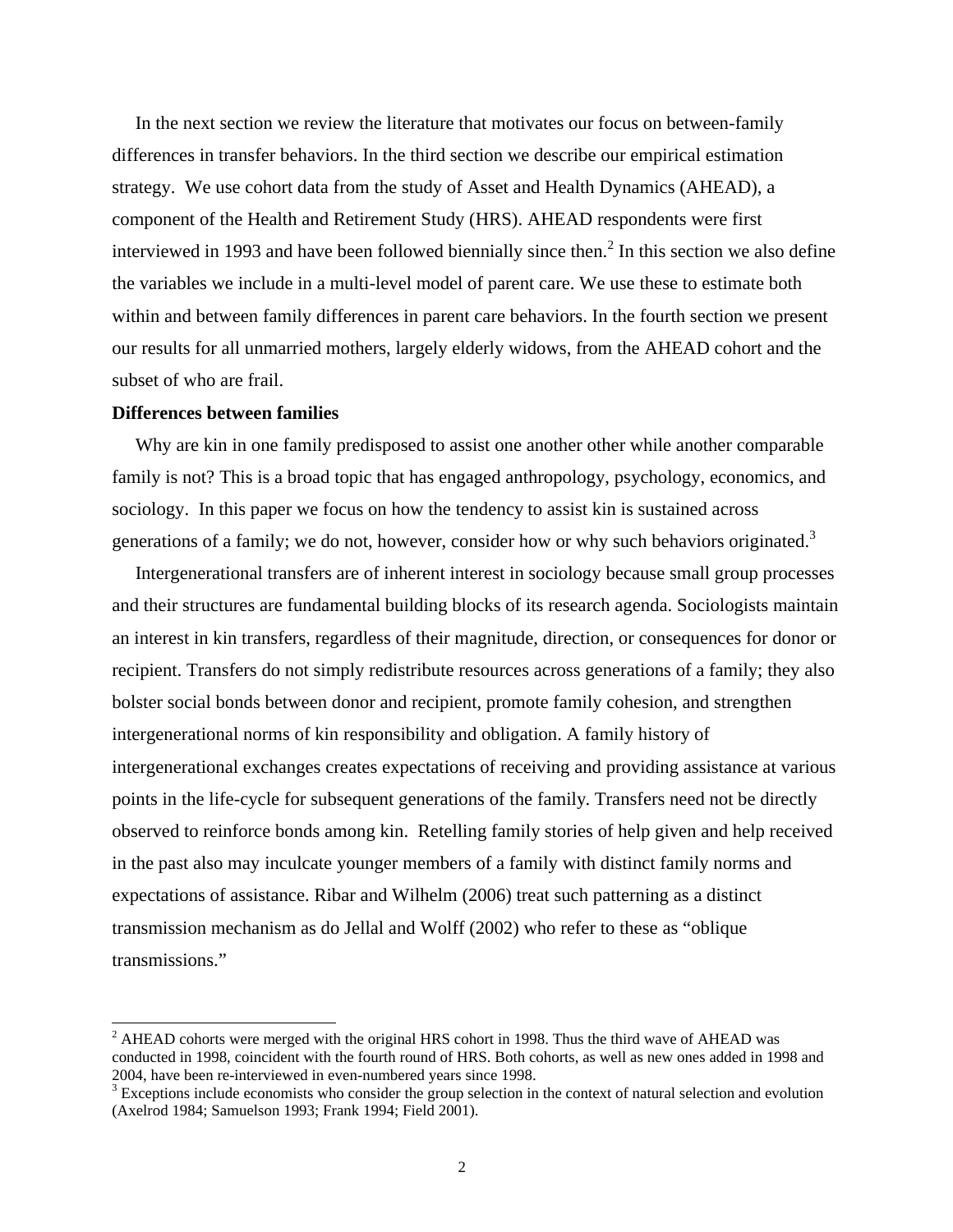Mauss (1954 [1925]) was the first to consider how dyadic exchanges sustain small groups by building bonds of reciprocity, observing that "[presentations of gifts] which are in theory disinterested … are in fact obligatory and interested." Homans elaborates on Mauss' work in his treatise on *Social Exchange* (1974 [1962]). From this perspective all interaction involves exchange of valued goods or services, and group structure and relationships are built from these social interactions. The desire of both donor and recipient to continue their participation in the small group enforces this system of self-interest. Reciprocity within the group reduces uncertainty and lowers transaction costs. Non-reciprocity not only endangers the social bonds of value to the recipient, but also may even invite "altruistic punishment," recently discussed by Fehr and Gachter (2002). Similarly, sociologist Curran (2002) suggests that kin who shrink from intergenerational obligations may face "severe accountability sanctions" from others.

Blau (1964) has argued that social and economic exchanges are similar in many respects although repayment options are often poorly defined in social theory. But as long as exchange is understood to involve only dyadic obligations, social exchange theory is a poor fit to the complexities of transfer systems (Ekah 1974). In their simplest form, dyadic (or restricted) exchanges (A to B; B to A) are of interest to sociologists only to the extent that a delayed *quid pro quo* requires higher levels of trust and stronger social bonds than more immediate reciprocity. Beginning with the work of Levi-Strauss (1969), and continuing with modifications up to the current work of Molm and Cook (1995), Bearman (1997), and Lawler et al.(2000), sociologists have explored the implications and utility of "generalized exchange." Generalized exchange requires a minimum of three participants who engage in two seemingly unilateral exchanges that satisfy the condition of indirect, or serial, reciprocity (A to B; B to C). Note that in this example, generalized exchange consists of two distinct dyadic exchanges either of which could be misinterpreted if not located in a broad family context spanning two or more periods. Bearman (1997) describes intricate chains of generalized exchange found in small, closed populations, but economists Ribar and Wilhelm (2006) describe more realistic exchange systems combining both simple one-way restricted exchanges and generalized exchanges.

Generalized exchange may have special relevance in populations, such as that of contemporary USA, where family structures are primarily vertical, with few lateral extensions, and a large proportion of kin groups contain three or more generations (Wolf 1994). Generalized exchange theory suggests a behavioral strategy for identifying families with strong norms of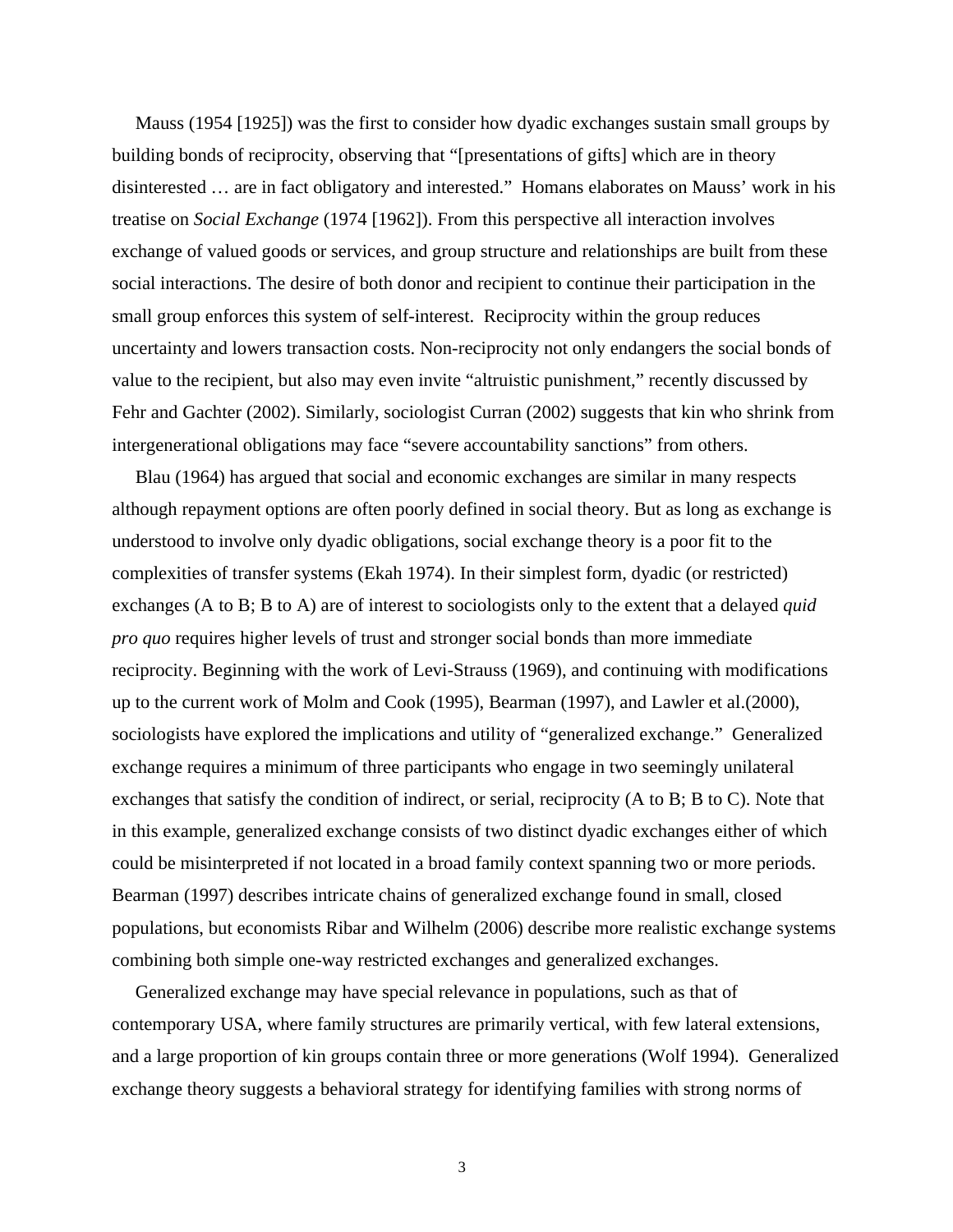intergenerational obligation. Other things, being equal we would expect that families with dense transfer histories in the past would have stronger norms of reciprocity and denser transfers in the present. 4

In contrast to sociologists, economists have only recently begun to consider the mechanisms that sustain transfer systems within family. Cox et al. (1998) suggest that "loyalty training" *within a family* [emphasis added] need not be assumed to sustain intergenerational transfers. Rather, "other emotions such as guilt or feelings of obligation may dwarf loyalty".<sup>5</sup> Other economists have speculated that donors persist because of the "warm glow," the unobserved psychological reward a donor experiences in assisting others, especially children (Sober and Wilson 1998).

Stark (1995) and Cox (1987) also have suggested that a demonstration or imitation effect – e.g., when children observe parents helping a grandparent – may be an effective mechanism by which children come to value family transfers. In contrast to models of altruism or exchange, the motivation is "setting an example to the youngest generation so that in future years they will replicate the behaviour of their own parents (Wolff 2001). Indeed, Stark (1995:78) goes so far as to argue that "Caring practiced becomes propensity… How caring and concerns for other are forged …is a topic at the very frontier of [family] research." Nonetheless, few economists have taken up Stark's challenge to focus on the mechanisms that sustain caring and ultimately differentiate one family from another.<sup>6</sup>

-

<sup>&</sup>lt;sup>4</sup> Assume, for example, we observe three generations of a family over two time periods. At  $t_1$  an adult child (G2) lives with her mother, a member of the first generation (G1). The G1 parent may incur an obligation to repay her daughter, perhaps with a bequest, or the mother-daughter co-residence may fulfill the daughter's obligation to reciprocate for an earlier transfer. In either case, the G3 grandchild may assume an obligation to assist his/her own G2 parent at  $t_2$ . The conditions of generalized exchange also would be satisfied if the child of a G2 sib (say, for example, a G3 niece) observes the help her G2 aunt provided her G1 grandmother, which in turn strengthens the niece's resolve to assist her own mother at some future time. We also allow for transfers from a deceased generation G0, to G1, G2, or G3. Such transfers may take the form of a bequest or resources shared with or given to other generations of kin when they overlapped with G0 at an earlier period. Generalized exchange theory anticipates that families will differ in their collective transfer behaviors because of differences in embedded norms of caring and obligation, what we refer to as "family culture".

<sup>&</sup>lt;sup>5</sup> Similarly Curran (2002) suggests that kin who shrink from intergenerational obligations may face "severe accountability sanctions" from other kin.

<sup>&</sup>lt;sup>6</sup> Indeed, prior studies focusing only on within family differences have failed to generate testable hypothesis that can be used to evaluate the popular competing theories of "altruism" and "reciprocity". Economists Stark and Falk (1998:271) note, for example, that "altruism and exchange may be intertwined" because "the attitude of the recipient is endogenous", that is, "[altruism] can arise as a response to actions rather than be orthogonal to them". If, for example, gratitude, rather than obligation, motivates repayment the standard altruism model can give rise to "behavioral patterns that are observationally indistinguishable" from those anticipated by exchange theory (Stark and Falk 1998:275).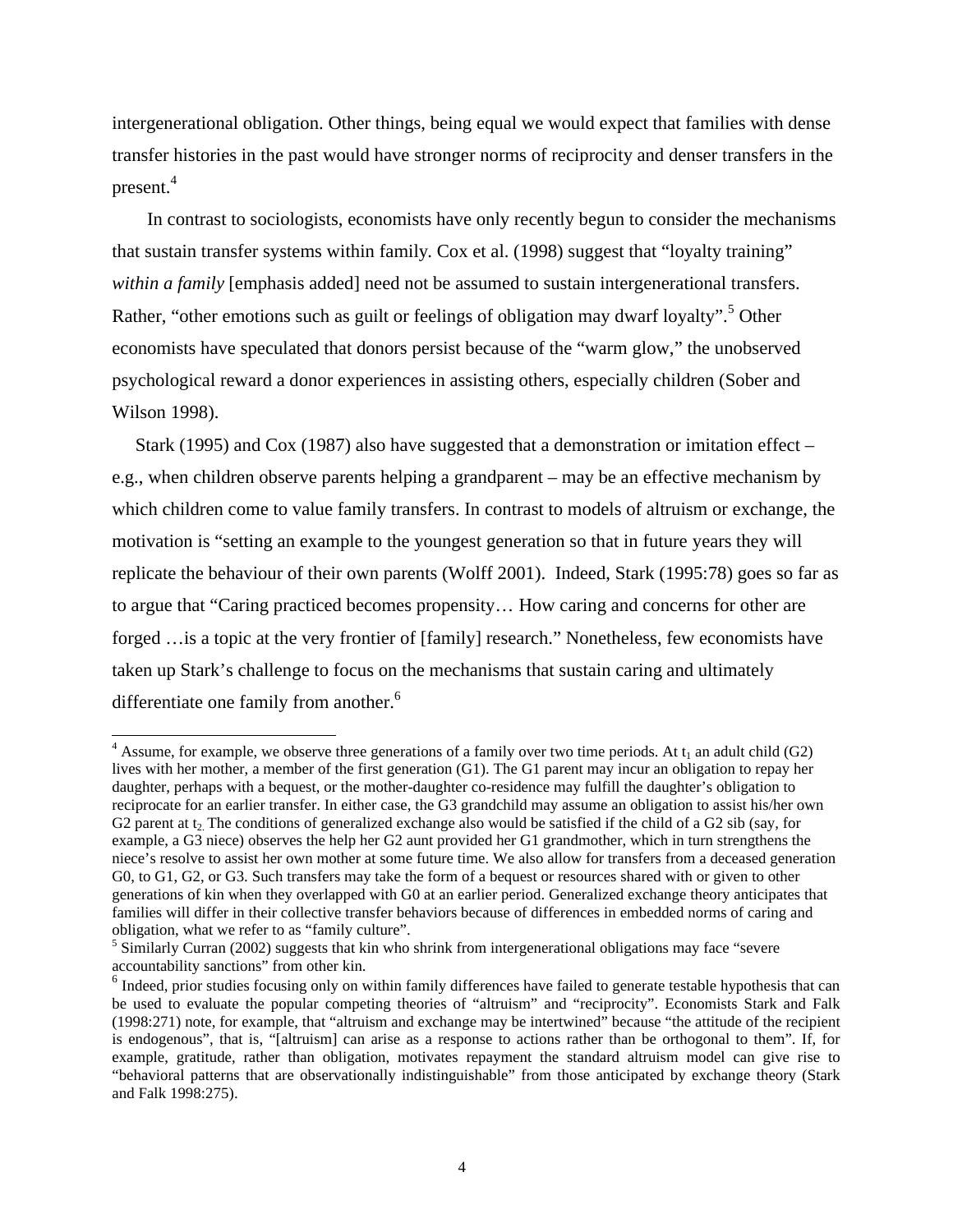While behavior consistent with Stark's demonstration hypothesis also is seemingly consistent with generalized exchange, Stark's hypothesis is that parents of young children are deliberately strategic in modeling behavior they wish to see replicated by their adult children at a future point in time (Cox and Stark 2005). In contrast, generalized exchange does not anticipate such a focused strategic motive. Indeed a G1 donor need not even be consulted as to the G2's selection of a subsequent transfer partner within the family recipient or the nature of the transfer. Generalized exchange anticipates that evidence of the presence and strength of a family culture differentiating among families will be both diffuse in transfer type and dense in crossgenerational linkages.

Based on the preceding discussion of generalized exchange, restricted dyadic exchange, and demonstration processes that maintain family transfer systems, we develop the following expectations:

- 1. A family history of transfers in the past increases the probability of transfers in the current generations. Hence we expect a positive correlation between past G0 ? G1 transfers and current G2 ? G1 transfers (generalized exchange);
- 2.. In the current generation, previous G1? G2 transfers will increase the probability of a G2? G1 transfer (restricted dyadic exchange);
- 3. A G2 adult with at least 1 child will be more likely to assist a G1 parent than a G2 child without own children (demonstration effect).

In addition to the processes considered above, there are other likely sources of betweenfamily differences. Family size and composition are aspects of extended families which are the same for all family members at a given time. Other things being equal, a particular child in a large family is less likely than one from a smaller family to either receive help from a parent (McGarry and Schoeni 1995; 1997 ) or to provide assistance to a parent (Spitz and Logan 1990). On the other hand, larger family size is positively associated with intensity of total parental care provided (Wolf and Soldo 1990; Wolf et al. 1997). But sociologists Steelman and colleagues (2002) have recently called for a more careful consideration of the mechanisms by which family composition confers benefits and disadvantages, beyond the inverse correlation of family size and family resources. Family size and structure may indeed do more than arithmetically adjust the odds of giving or receiving help because children are not interchangeable targets either for attracting parental resources (Behrman et al. 1994) or, later in life, for assisting elderly parents.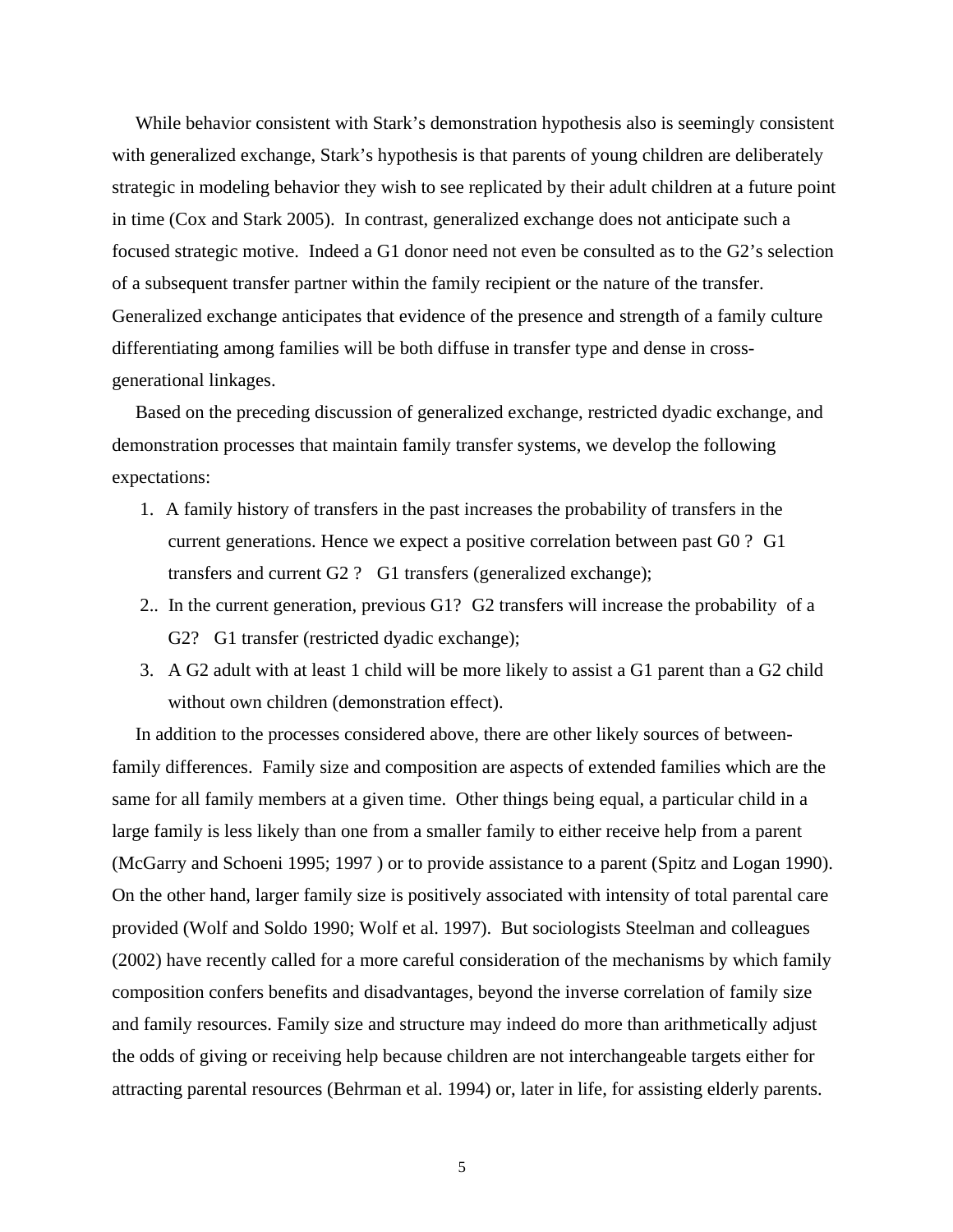Women, for example, are not only far more likely to provide hands-on care for children at any age, but also in mid-life to care for their elderly parents (Soldo et al. 1999). Women are typically seen as more suitable for doing "caring work" perhaps reflecting the relative value of their time in the market place, or the stronger or earlier socialization of women into the role of "kin keepers" as Hagestad (1986) speculates. Alternatively, women's longer life expectancy means that they may be more highly motivated to participate in family exchange networks because they are more likely to be ultimate recipients of help. As a result, family composition – e.g., having a female child in the sibship – measures an important dimension of between-family differences as well as affecting the within-family allocation of care tasks. The low relative fertility found in contemporary US and Europe is likely to increase between-family variation in a number of aspects of family composition.

Race and ethnicity also are important sources of between-family differences and a regular feature of intergenerational transfer models, particularly in US research. Most often these variables function as meta-statistical controls for unobserved structural differences in family size, generational composition, family age distribution, or proximity of kin. Race/ethnicity are assumed to convey the effects of past economic hardships, resulting in low levels of financial resources, and reduced chances of offering or receiving family economic aid. In addition, race and ethnicity also regularly proxy for a host of cultural features that affect family relationships. Early descriptive analyses suggested that intergenerational transfers were more common in minority families than in non-Hispanic white families. But evidence from more recent research is mixed, with results varying by treatment of family size and measures of resources and needs. Estimating separate fixed-effects models of time transfers for white, black, and Hispanic families, Wong et al. (1999a) detect within-family differences only for non-Hispanic white and African American families. In other words, adult children within Hispanic families are more alike one another in terms of their individual propensities to assist elderly parents. Such ethnic differences may convey variations in family size or structure, the social isolation of first and second generation migrant families within Spanish-speaking communities, or the economic hardships common to all new immigrant groups. Alternatively, new migrants, lacking access to economic opportunities and entitlement programs, may transplant or reconstitute family-centered cultures, characterized by strong multi-generational support systems (Balcazar and Qian 2000).

Based on the preceding discussion, we develop the following expectation: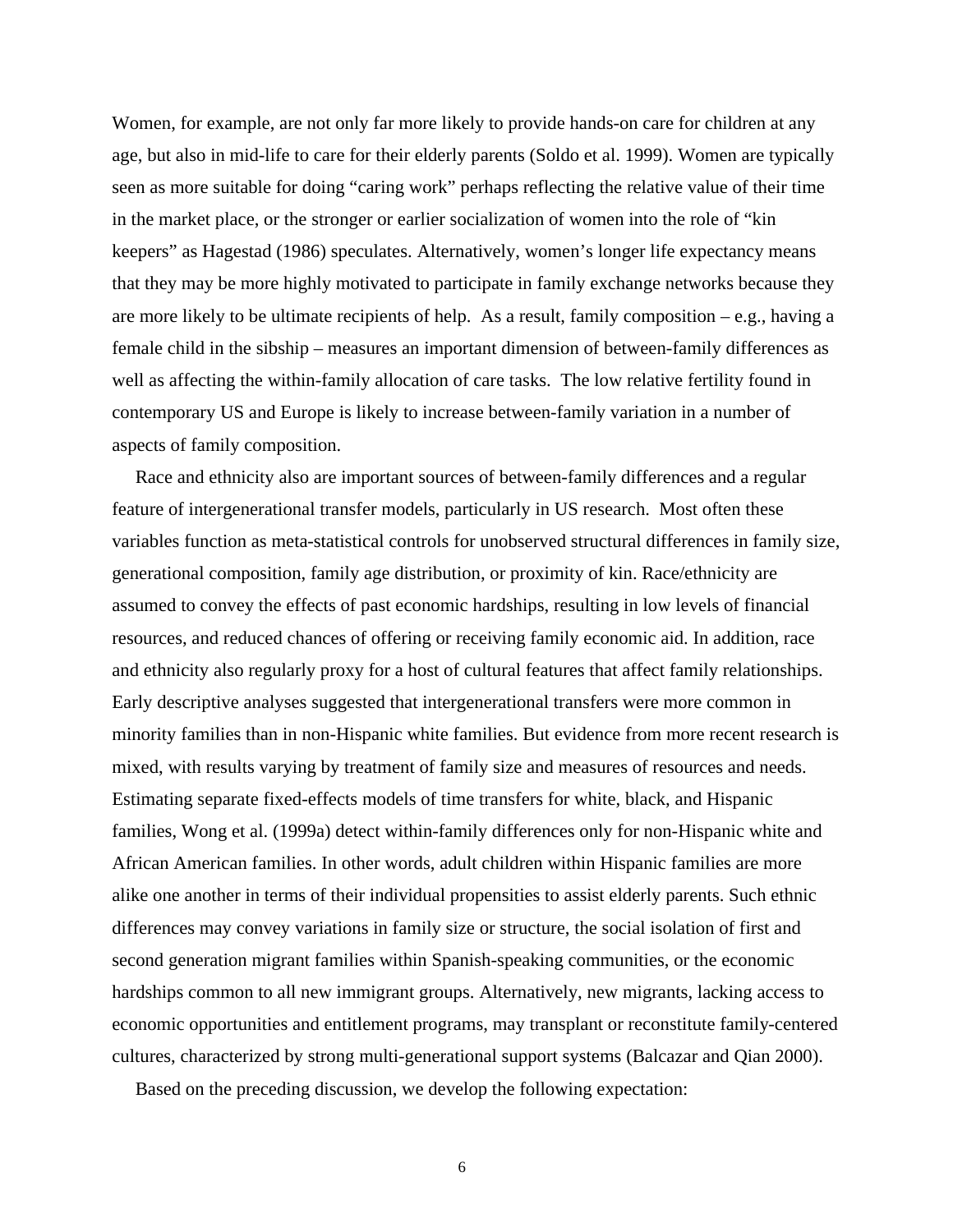- 4. Aggregate characteristics of children in a family are associated with between-family differences in transfers (as well as affecting within-family allocation of tasks).
- 5. US minority groups, particularly Hispanic families, are more likely to provide parent care.

#### **Data and Measures**

1

Data for the analysis are drawn from the Asset and Health Dynamics (AHEAD) cohort, one of five component cohorts in the larger Health and Retirement Study (HRS). Respondents from the AHEAD cohort were born prior to 1924 and were first interviewed in 1993. The AHEAD cohorts were merged in 1998 with the original HRS cohort, born 1931-41.Thus the third wave of AHEAD was conducted in 1998, coincident with the fourth round of HRS. Both cohorts, as well as new ones added in 1998 and 2004, have been re-interviewed in even-numbered years since 1998.

The analysis reported below uses data from the first four waves of observations (1993-94, 1995-96, 1998, and 2000). We use these data to evaluate the effects of family characteristics on whether children in a given family help their unmarried mother with ADL or IADL tasks (i.e., between-family effects) as well as the factors affecting the probability that a specific type of child within a given family provides maternal assistance. Given this focus, the inclusion of data from proxy interviews conducted after a respondent's death is particularly important because functional dependency is most common in the period prior to death. The AHEAD proxy interview data are provided by next-of-kin and describe the period between the respondent's last interview and death. Information is provided on the helper network and the intensity of help each member provides. The analysis presented here is restricted to elderly mothers who were unmarried at their first interview. We limit the analysis to unmarried respondents because spouses, not children, are the primary helpers of the married; and we limit it to women because there are many more unmarried older women than men, and there are likely to be important gender differences in receipt of care.

There are 3088 unmarried women in the AHEAD cohort. Reflecting the relatively high level of childlessness in this cohort, 2547 of them, or only about 82.5 percent, are linked to a living child or stepchild.<sup>7</sup> Children's behavior is observed at each wave. There are  $25,402$  observations

 $<sup>7</sup>$  To determine whether the AHEAD proportion of respondents with a living child or stepchild is reasonable, we</sup> used Heuser's cumulative cohort data (Heuser 2005) to estimate the proportion parous in the AHEAD cohort, weighting Heuser's one year cohort estimates by numbers of AHEAD respondents in each one year birth cohort.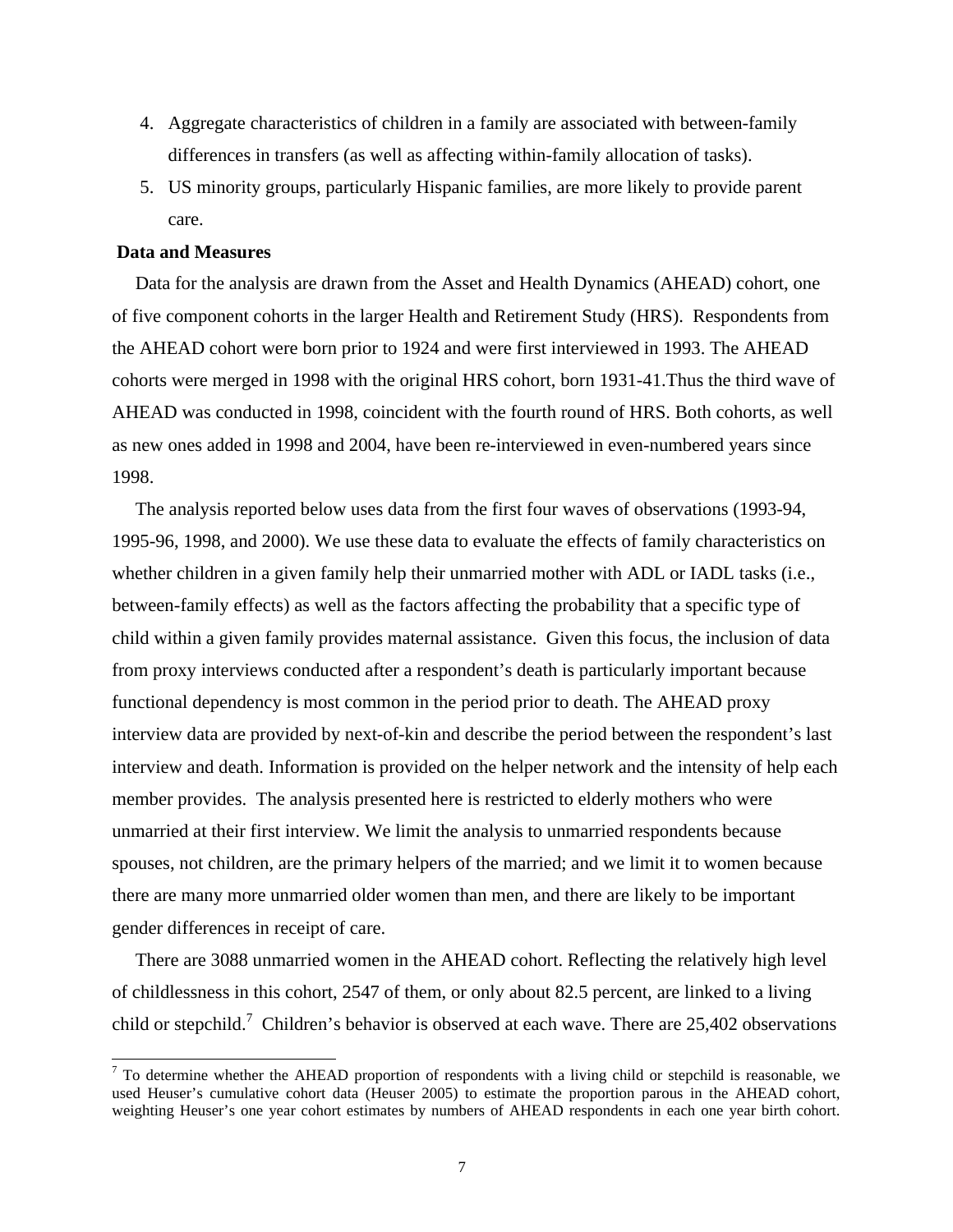on children. After deletion of observations with missing data on variables included in the analysis, there are 25,018 observations, or 98.4 percent of the total. In addition to analyzing the entire set of unmarried mothers, we also estimate between and within family differences for unmarried mothers conditional on their reporting a functional difficulty walking several blocks for a health reason at their initial interview. There are 1147 frail women with children and 11,177 observations on their children.

#### *Outcome Measure*

l

The response variable is a binary indicator of whether each child assists the mother with either activities of daily living (ADL) or instrumental activates of daily living (IADL tasks). This variable may take on different values for each child at each wave. In the 1993 wave of AHEAD, respondents were first asked if anyone helped them in performing six ADL activities (bathing, eating, dressing, toileting, bed transference, and walking across a room). Respondents who reported receiving help "most of the time" were asked "who most often helps." Respondents also were asked if they ever receive help with any of six IADL activities (preparing hot meals, grocery shopping, using a telephone, taking medications, and managing money). Respondents receiving help were asked to identify who most often helps and who else also helps. This waveone procedure underestimates the involvement of children in ADL care because only the person who "most often helps" is queried. As a result of this procedure, about 20% of those receiving help do not have an identified helper and not all helpers are identified (Henretta et al. 1997). The second, third, and fourth waves of the study obtained information on help provided with ADL and IADL tasks. Respondents indicating that they had difficulty performing any ADL or IADL task were asked to identity all helpers and the total number of hours each helped the respondent over the last month. For each wave, we develop a dichotomous indicator of whether each individual child provided help to his or her mother for these activities. ADL and IADL questions refer to the present time for those respondents who are living and are limited to difficulties expected to last at least three months. In the deceased proxy interview, the questions refer to the three months before death.

This procedure yields an estimate of 82.9 percent with at least one child or step-child in the AHEAD cohort. Proportion nonporous differs from the AHEAD measure of having a living child because some biological children have died and the AHEAD data includes both biological children and stepchildren, though the latter were relatively rare in this cohort. Nonetheless, the Heuser data indicate that the AHEAD estimate of childlessness is reasonable.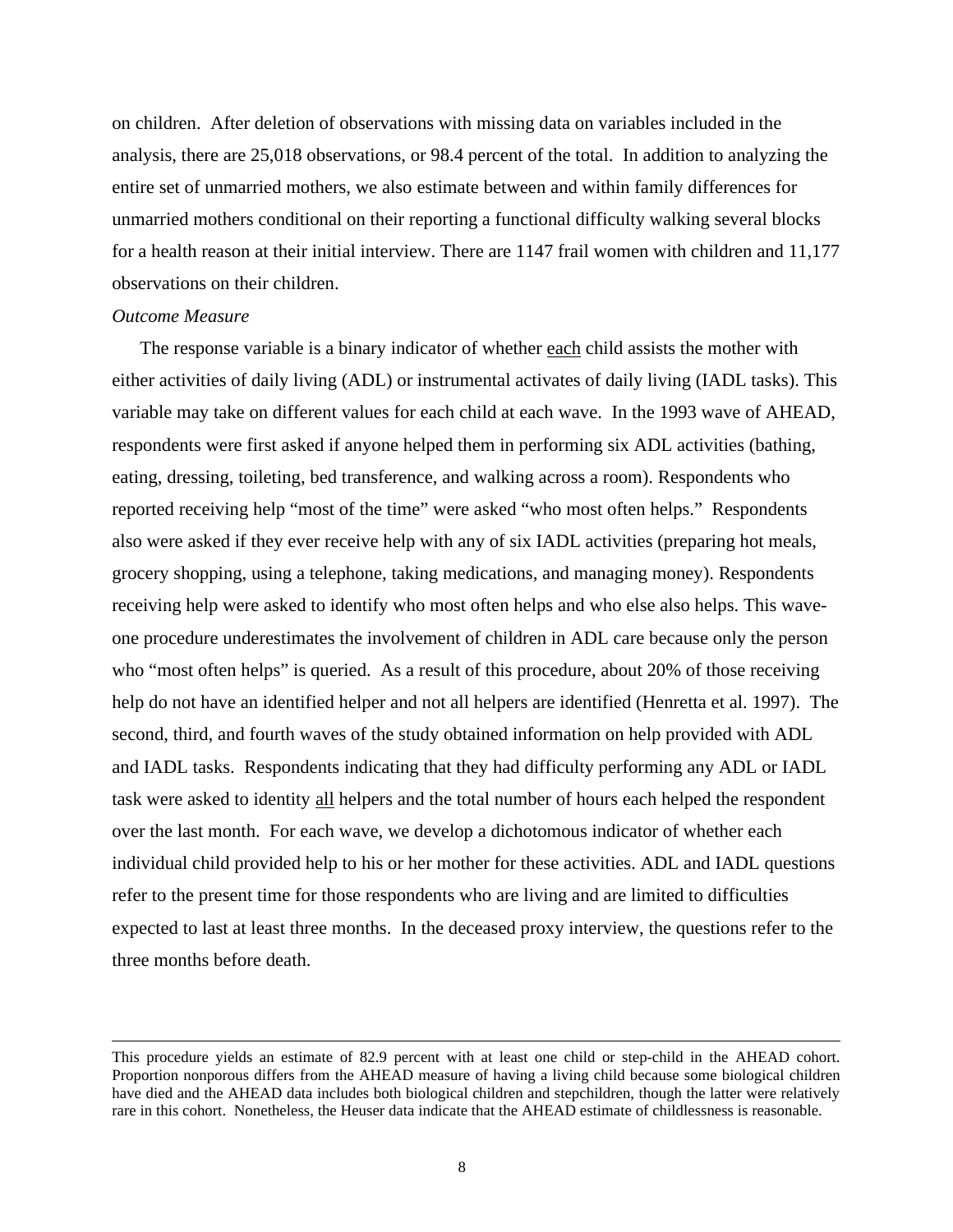*Density of Past Family Transfers:*

AHEAD includes two indicators of significant intergenerational transfers in previous generations:

a. *financial help from kin*: "Before age 16, was there a time when you or your family received help from relatives because of financial difficulties?" This question was asked in 1998, and there is a missing category for respondents who were not interviewed in 1998;

b. *coresidence with a grandparent*: "Did you ever live in the same household with a grandparent for a year or more before age 17?" This question was asked in 2000, and there is a missing category for non-respondents in 2000.

Whether a family assumes maternal care is substantially affected by attributes of individual children. Because we do not impose any restriction on whether or not a child lives with an elderly mother, all adult children are assumed to be at risk for attending to the needs of their elderly mother.

### *Child Characteristics*

Characteristics of the child included in this analysis are:

- a*. child's sex and marital status,* a categorical variable cross-classifying sex and marital status, with female-married as the reference category;
- b. a binary indicator for whether the *mother raised a child of this child* for a year or more;
- c. an indicator for whether this child is a *stepchild* of the mother;
- d. an indicator of whether the child has any *male siblings;*
- e. an indicator of whether the child has any *female siblings*.
- f. an indicator of whether this *child has children* to measure demonstration motives.
- g. an indicator of whether the mother gave this child \$5,000 or more in financial help in the ten years preceding 1993.

## *Mother characteristics*

Characteristics of the elderly mother include:

- a. *self-rated health* with five categories: excellent (the reference category), very good,good, fair, and poor; there is also a missing category;
- b. *age*, coded in five-year categories with ages 75-79 as the reference category;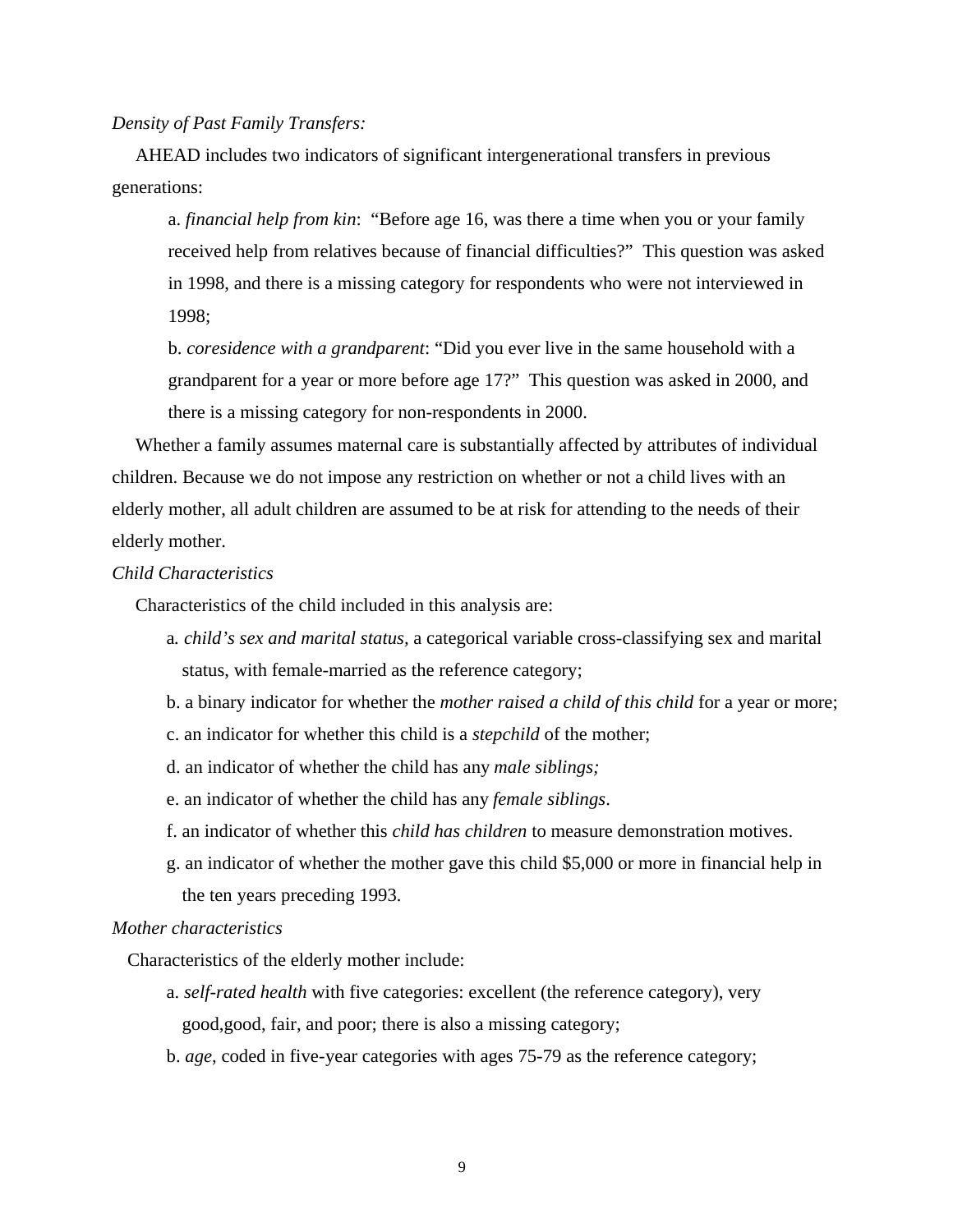- c. *net worth*, coded in seven categories: negative, zero, \$-24,999, \$25-49,999; \$50- 99,999; \$100-249,999 (the reference category), and over \$250,000;
- d. *ethnicity* coded as white non-Hispanic (the reference category), black, Hispanic, and other;

For living respondents, changing characteristics of the elderly mother and the child are measured at the time of the interview. For deceased respondents, these characteristics are measured at the respondent's last living interview.

#### **Model Specification**

The emphasis in this paper is on factors that differentiate between families. We embed the standard framework that focuses on dyadic exchanges within this larger focus on family context. The data we analyze re-configures the standard HRS family data into a file that has one line for each observation on a child's provision of help. There are four waves in the analysis, and therefore each child may be observed up to four times and there are typically multiple children within each family. Several of the measures may change from wave to wave. These include: child's provision of help, child's marital status, and presence of living male or female sibs, whether the child has children and mother's health, age, and net worth.

The multiple observations on children and on siblings are not independent, and a multilevel modeling strategy is conceptually appropriate to this data structure because it properly takes account of the clustering created by multiple observations on one child and multiple observations within a family. It also has the conceptual advantage of allowing separate estimation of errors at each level of the analysis. Hence it allows examination of the relative variance within and between families.

The baseline variance components model separates variability in the binary response Y into three levels defined as:

| (1) | $\pi_{ijk} = P(Y_{ijk} = 1)$ with logit $\pi_{ijk} = B_{jk}$ | Eq. 1a |
|-----|--------------------------------------------------------------|--------|
| (2) | $B_{jk} = \delta_k + u_{jk}$                                 | Eq. 1b |
| (3) | $\delta_k = \phi_0 + v_k$                                    | Eq. 1c |

where the subscript *i* refers to repeated observations of each child's provision of help, *j* indexes children in a family, and *k* indexes families. Level one concerns within-child variability, i.e. the probability a child helps, with the random coefficient  $(B_{ik})$  producing a correlation among observations on a child across waves; level two (eq. 1b) concerns child-to-child variability within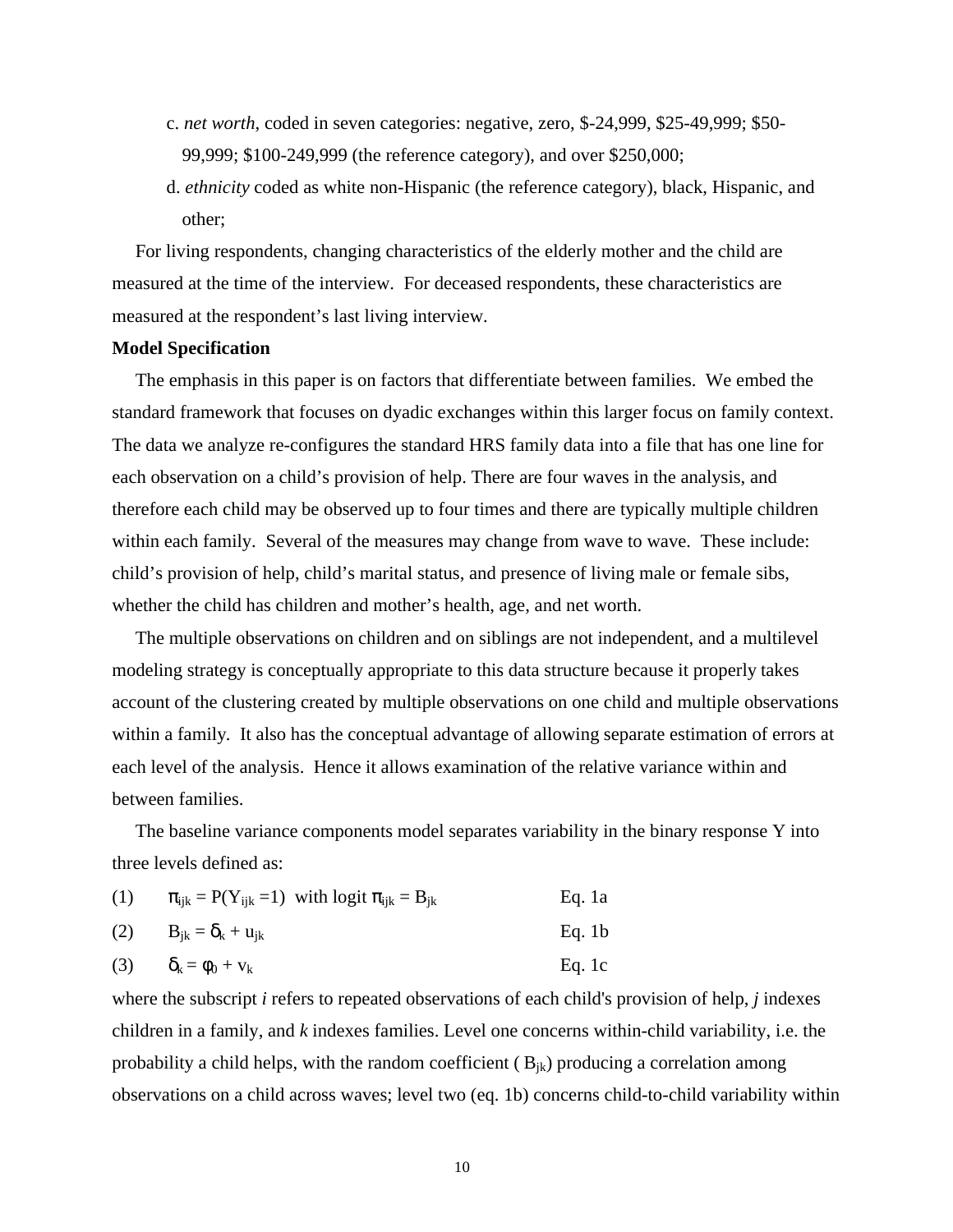a family. The child effect,  $B_{jk}$ , equals a family effect  $(\delta_k)$  plus an error term for each child  $(u_{ik})$ . The family effect produces the correlation between children in a family. In the model shown, the within-child correlation and the correlation between children in the same family are assumed to be positive. Level three (eq. 1c) describes variation between families equal to a constant  $(\phi_0)$ plus an error term for each family  $(v_k)$ . Combining equations 1a-c the full model for the distribution of the binary response Y can be expressed as:

(4) 
$$
\text{logit } \pi_{ijk} = \phi_0 + (u_{jk} + v_k).
$$
 Eq. 2

This model provides estimates of the relative variance between children in each family and between families. The model can be elaborated by adding covariates measured at any level.

Estimation results for multilevel models with a binary outcome vary by the estimation method used (Guo and Zhao 2000). The models presented in this paper are maximum likelihood estimates and are estimated using the GLLAMM adaptive quadrature procedure in version nine of Stata (Rabe-Hesketh, Skrondal, and Pickles 2004; 2005). Guo and Zhao (2000) treat maximum likelihood (ML) estimates as the standard of comparison for approximation methods that are computationally more efficient. We have also estimated the same models using the MLwiN (Rasbash et al., 2000) with the option of first-order partial quasi-likelihood (PQL-1) estimation, an approximate method which may yield biased estimates under certain conditions (Rodriguez and Goldman 2001; Guo and Zhao 2000). The PQL-1 procedure, unlike the ML estimates, allows for extra-binomial variation – which is desirable because there is significant underdispersion in our data. In general, our ML estimates of random effects are smaller and fixed effects are larger than our PQL-1 results. ML tends to be more conservative, with fewer significant coefficients particularly in the analysis of frail mothers. Nonetheless, the differences are modest and do not change the overall description of the results or the conclusions.

Our model makes two assumptions about the underlying process. First, it allows no bargaining among children and hence is compatible with an altruistic decision-maker who knows the needs of the elderly parent and the resources of children and assigns helping roles to children which they accept without bargaining. Second, our focus on provision of time help requires us to assume independence of this kind of help from other types such as co-residence or the provision of money.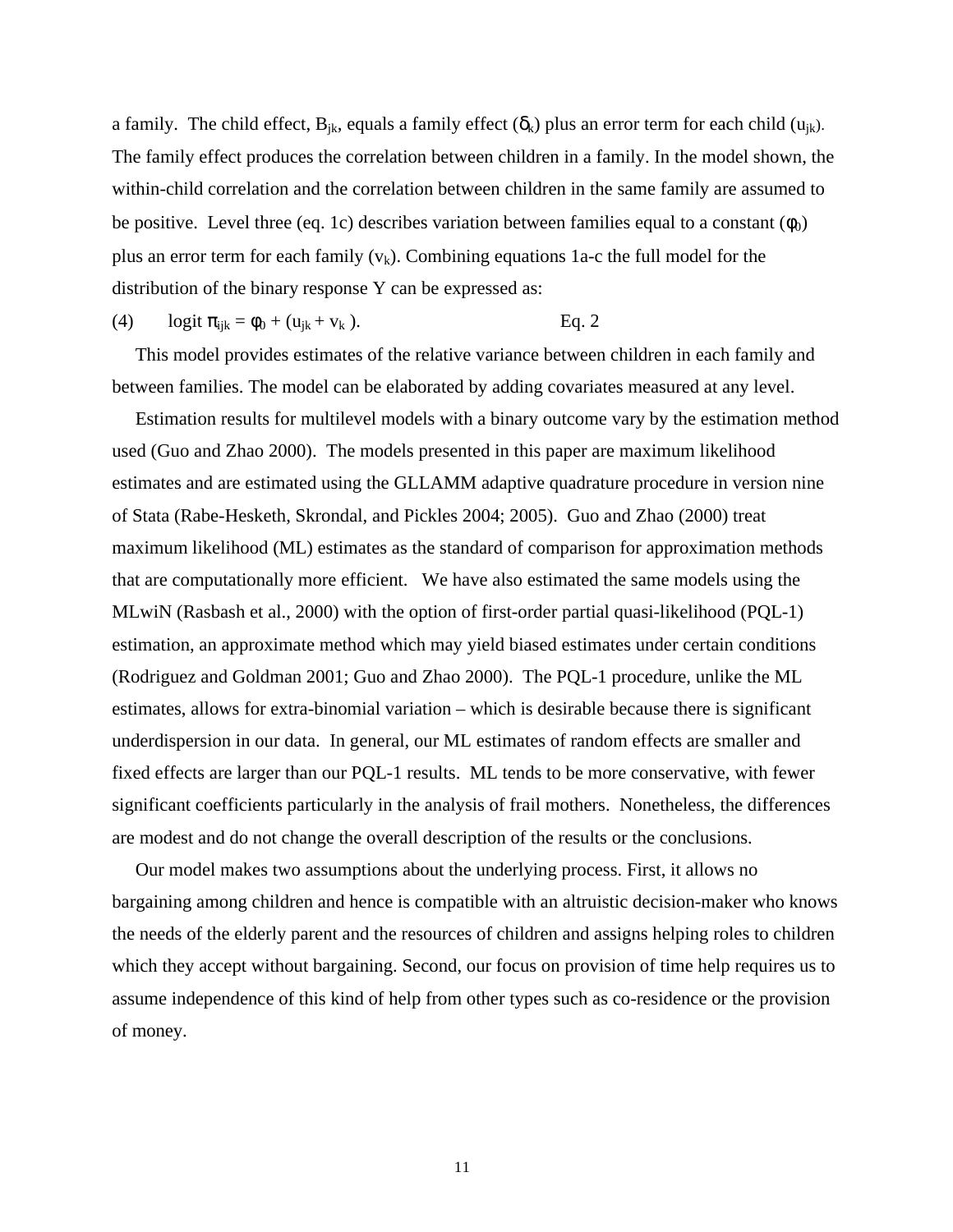#### **Results**

Table 1 presents frequencies for the variables used in the analysis. The two panels of the Table present data separately for all respondents and the subset of frail respondents (those with difficulty walking several blocks). Within each panel, the first column, labeled "Child-Year" presents frequencies of the multiple observations on children that are used in the analysis. Because the frequencies are affected by the size of families and the number of waves of observation, frequencies for mothers and children (in which each mother or child appears only once) are presented in the second and third columns for variables for which each is applicable.

Among all observations (the left panel), 12.7 percent of the child-year observations are ones in which the child provides help; as expected, among the frail (the right panel), 19.7% of the observations are ones in which the child helps. The observations are distributed across the four waves of the study. Proportionately more children are observed in the first wave; the lower proportion of children in later waves occurs because upon death or study attrition of the motherrespondent, children are no longer observed. The first entry under children's characteristics (the third column of each panel) indicates that slightly over half of children are observed at each of the four waves. The first entry under mother's characteristics (the second column of each panel) shows that the mean number of observations on each mother is slightly less than ten. By this we mean that if a mother of two children is observed in each wave, she would contribute eight observations. The distribution of the child-year observations is generally the same as the frequencies for mothers and children individually. They may differ, however, for several reasons – for example, if a characteristic is associated with a mother's fertility or longevity. The mother's characteristics also may differ because the child-year observations present her characteristics in the year observed while the Mothers column reports her characteristic at the first wave she is observed, usually 1993. For example, there are more 70-74 year olds in the Mothers column than in the Child-Year column because a mother who was 70-74 in 1993 would have fallen in an older age category in subsequent waves.

#### **Multilevel Models for All Mothers**

Table 2 presents the multilevel models for all mothers in four panels. The first panel presents a simple model that includes only a set of indicators for the year observed – with 1993 as the reference category. As expected, the probability of a child providing help increases over time as the mother ages. A substantial proportion of the variance in children's provision of help is due to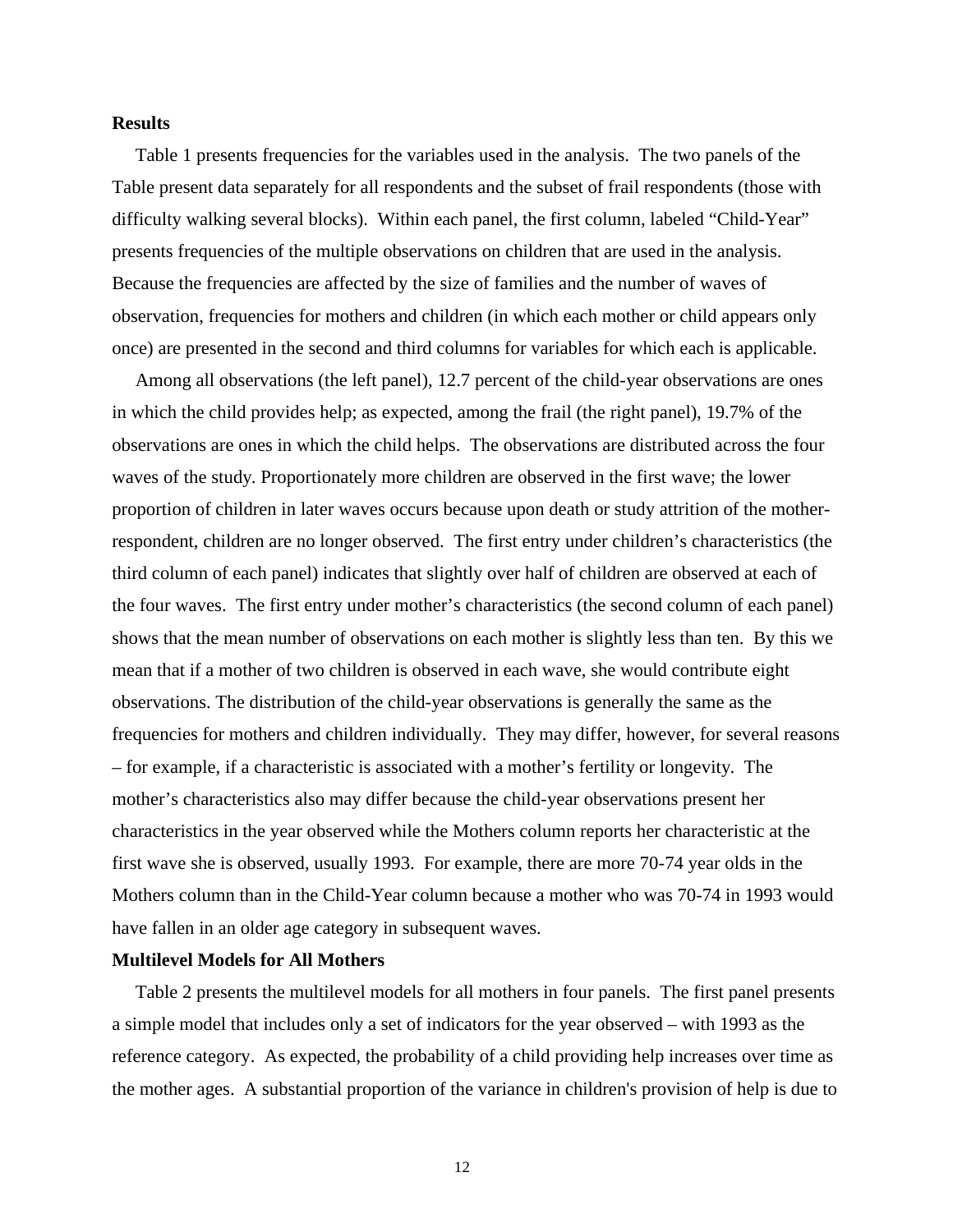differences between families. Because models with discrete outcomes do not allow a simple variance proportion calculation, we present at the bottom of the column two indicators of the contribution of between-family differences to observed variance. The first method expresses between-family variance as a proportion of the variance in the logits (i.e., the total of the child level and the family level variance, excluding the variance resulting from the multiple observations on each child). This method indicates that 40 percent of the variance in the logits is attributable to variance between families in this relatively heterogeneous group of unmarried mothers. The second method estimates total variance through use of a threshold model (Snijders and Bosker 1999; Goldstein, Browne, and Rasbash 2002; Rasbash et al. 2000) to estimate levelone variance (the variance resulting from multiple observations on each child).<sup>8</sup> Estimated total variance is the sum of the variance in the logits and the estimated level-one variance. By this approach, 29.5 percent of the total variance is due to the between-family component. The second panel adds mother's characteristics. Adjusting for mother's characteristics – all of which may change over time – substantially reduces the upward slope of the year of observation variable. While there is significant increase between 1993 and later years (perhaps partly because of a change in measurement discussed earlier), the growth curve of child helping is nearly flat after 1995. This finding indicates that the changing characteristics of mothers account for the increasing slope for helping behavior observed in the previous panel. The effects of mother's health and age are strong and monotonic; poorer health and greater age are associated with a higher probability of receiving help. The results for net worth indicate that there are no significant differences for women with net worth over \$50,000 but women with lower wealth are more likely to receive help. Inclusion of mothers' characteristics reduces the family level variance to half its value in the previous model and reduces the portion of variance in the logits and the portion of estimated total variance that is attributable to differences between families, to 27 and 18 percent, respectively. Compared to the first model, these variance decompositions represent approximately a one-third decrease in family variance with the inclusion of the

<sup>&</sup>lt;sup>8</sup> Multilevel models with discrete outcomes do not produce an estimate of level-one variance, and there are multiple ways of estimating this component. The threshold model that we utilize assumes that the observed outcome – providing help to a parent – occurs when an unobserved continuous variable exceeds a threshold. The estimate of level-one variance is the fixed variance of a logistic distribution ( $p^2/3$  = 3.29). The advantage of this approach is that variance is expressed on a logistic scale at all three levels and therefore the variance proportion calculation does not depend on the level of the covariates (Snijders and Bosker 1999; Goldstein, Browne, and Rasbash 2002; Rasbash et al. 2000) .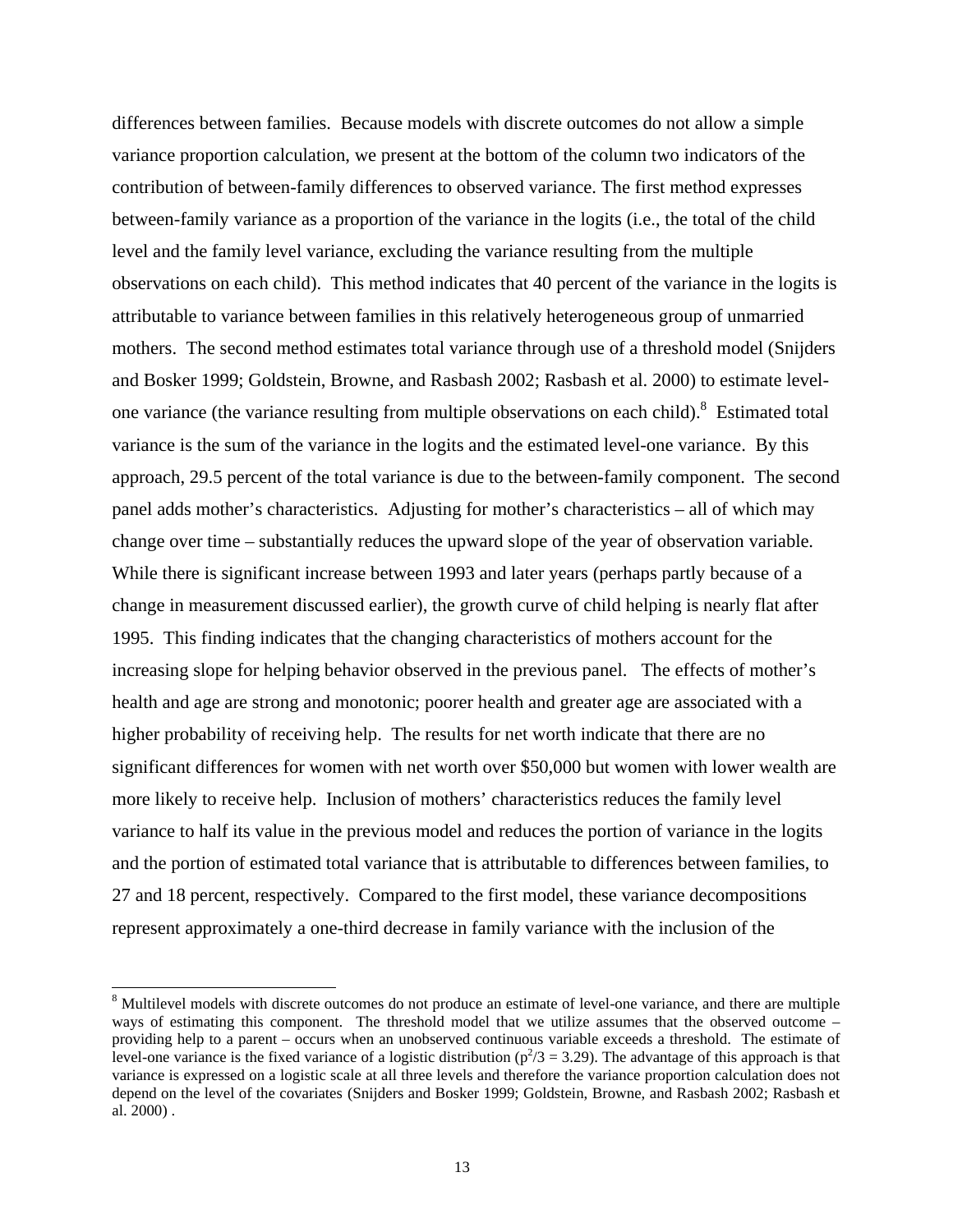mothers' attributes. Mother's characteristics are an important reason for between-family differences.

Panel three includes both mother's and child's characteristics. The model includes the crossclassification of child's sex by marital status, an indicator for whether the child has female siblings and the interaction of the child's sex and marital status with having female siblings. The main effects for sex and marital status indicate that males – both married and unmarried – are less likely to assist their unmarried mothers than a married daughter. Married and unmarried females are equally likely to help. But, in the presence of a female sibling, a married male is even less likely to help (compared to a married women). When there is a female sibling, an unmarried female is more likely to help than a married female. In other words, in a family with two daughters, one married and one not, the unmarried daughter is more likely to help. Finally, having siblings, particularly sisters, decreases the probability that a given child will provide help.

The effect of a being a step child is substantial and negative. Their odds of giving help are about one-twentieth those of a biological child. Other characteristics of the child – whether the mother raised a child of this child, whether the child has own children, attended college, or received a large financial gift from the parent in the last 10 years – have no effect on the probability of providing help.

Inclusion of child level measures reduces the child level variance by about 12 percent and the family level variance by almost 30 percent. As a result, the family level variance as a percentage of variance in the logits is reduced from 27.4 percent in the previous equation to 23.4 percent in this equation and the proportion of total estimated variance due to between-family differences is reduced from 18.3 to 14.7 percent. Hence an important reason for differences in helping behavior between families is the variation in structure of the family – primarily the distribution of children by sex and marital status and presence of stepchildren.

The last equation adds ethnicity and two measures of the family history of exchanges: whether the mother's family received help from relatives while she was growing up and whether she lived with a grandmother while growing up. Because these two family history measures were gathered in later waves, in 1998 and 2000, there are large numbers of missing observations for respondents who attrited before these wave, usually through death. The estimates for the effects of earlier exchanges are for respondents who have survived and responded to the wave in question. There is a positive association between the mother's report that her family received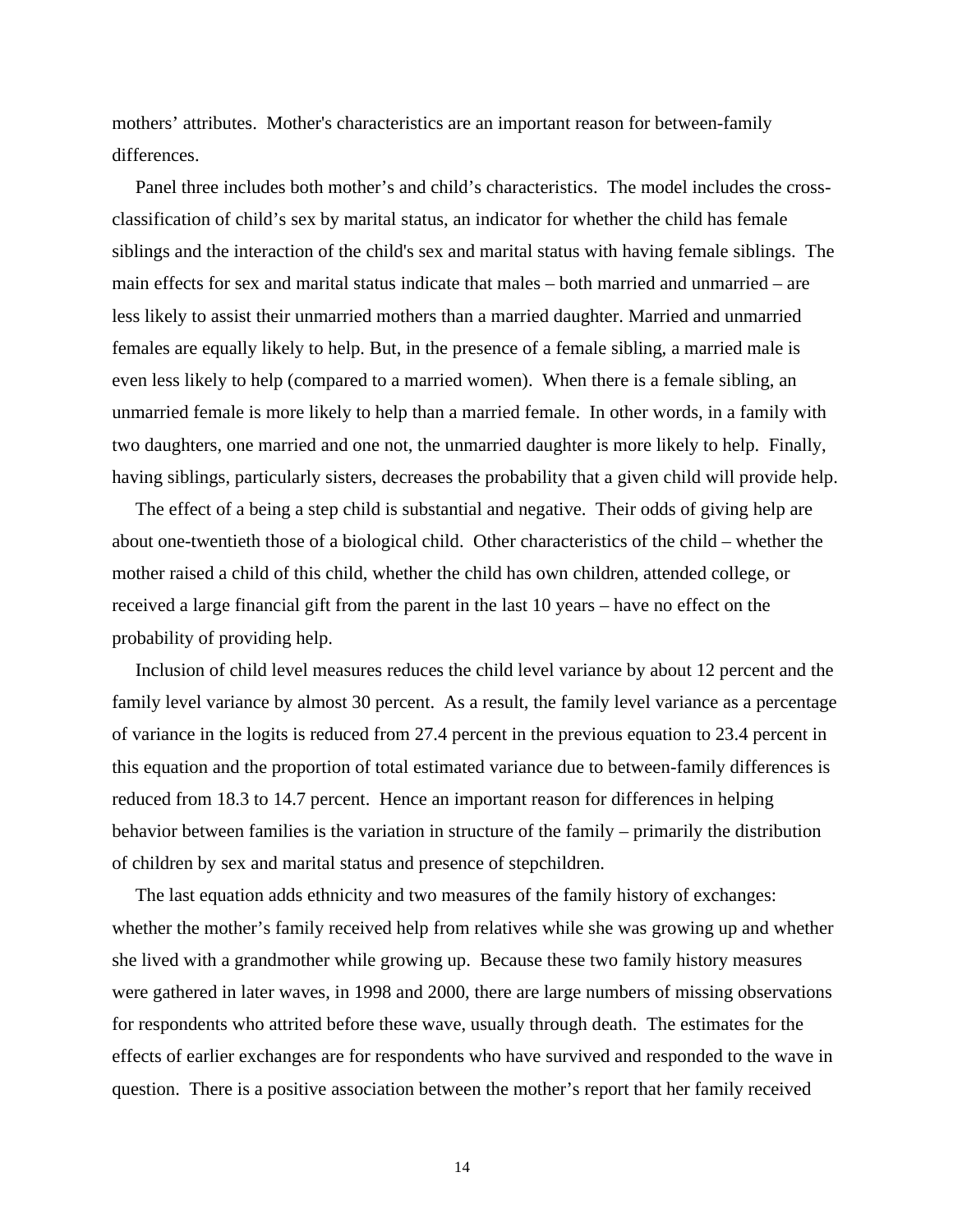financial help when she was growing up and the probability that a child will help her now. Children in families with a history of helping have odds of giving assistance that are 1.7 times those of children in families without such a history. Ethnicity and race have non-significant effects as does the family history measure of co-residing with a grandmother. Because of the inclusion of the indicator for missing status on the history measures (usually indicating death before the 1998 interview with its attendant higher probability of receiving help), it is not appropriate to compare the residual variance in in this model to previous ones.

#### **Multilevel Models for Frail Mothers**

Table 3 presents results for parallel models estimated for mothers who were frail at their baseline interview. Frailty is defined as reporting difficulty in walking several blocks. As a result of this limitation, these mothers are much more likely to need and receive help. This characteristic is reflected in the variance analysis in equation one. Seventeen percent of the variance in logits and 12 percent of estimated total variance is family level variance compared to substantially higher levels in the previous table for all women. That is, the frailty limitation decreases the variance in need for help and therefore we observe lower variance from one family to another in whether the mother actually receives help.

The results across equations also reflect this smaller variance. The effects for wave indicate a slower rise in the probability of care provision over time. In equation two, mother's health and net worth are no longer significant – implying that their effects in the previous table results from their association with frailty. Age does remain significant, though its effects are muted compared to the age effect shown in Table 2. The effects of children's characteristics in equation three are similar to those in Table 2; however, unmarried males are equally likely, compared to married females, to provide help and when there are female siblings, both married and unmarried daughters are equally likely to help. In the final equation, the association between family receipt of help when the mother was growing up and the probability a child will help now remains significant.

The results of an analysis of variance by level is similar to Table 2. While a smaller proportion of variance in the logits and total estimated variance is due to family differences, the amount of family variance declines substantially when mother's characteristics and children's characteristics are each added to the model. In equation one, 17 percent of the variance in logits and nearly 12 percent of estimated total variance is family level variance. This proportion is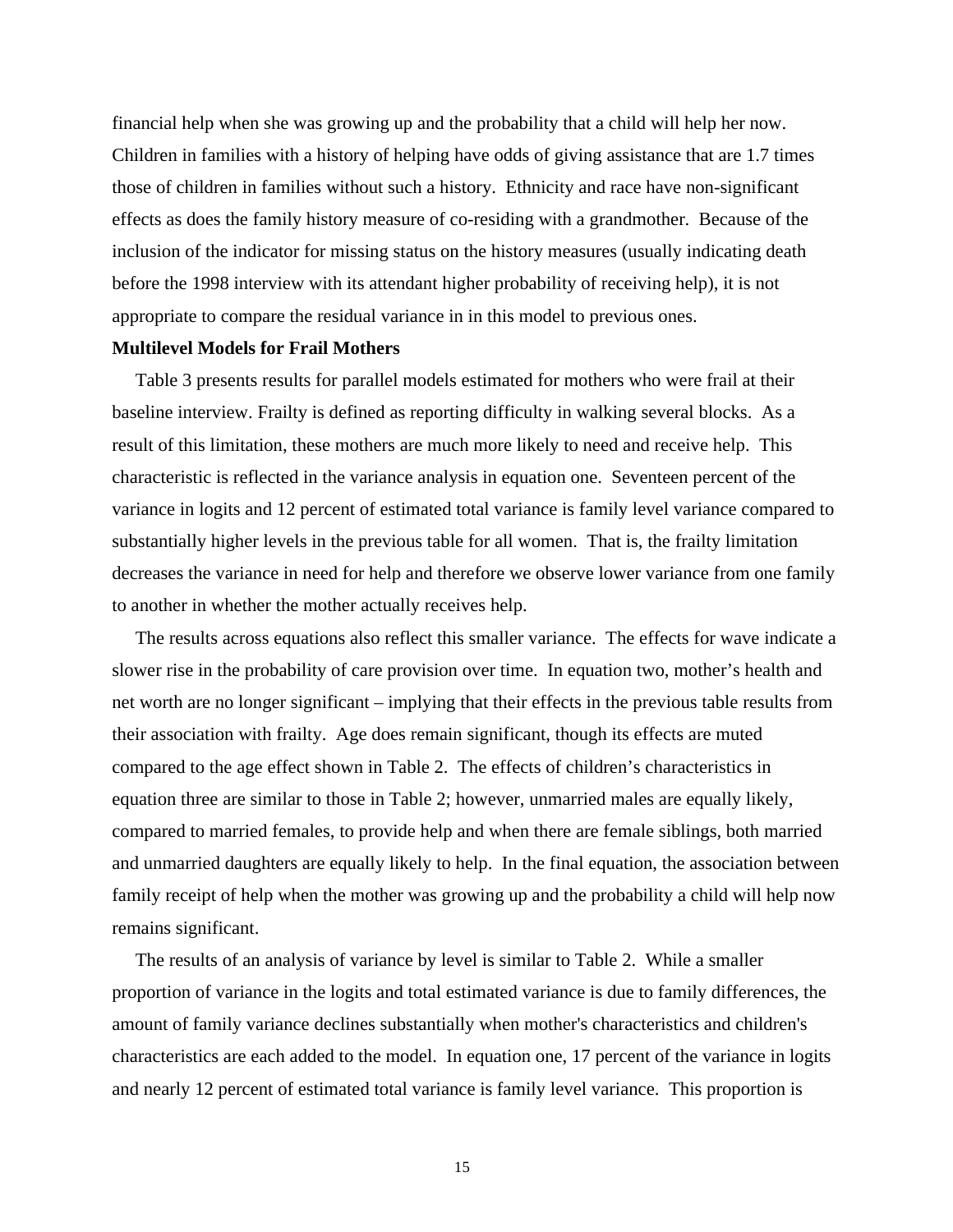reduced to 13 percent and 8 percent, respectively, when mother's characteristics are added and seven and four percent when the characteristics of children are added. As in Table 2, mother's characteristics and family structure differences account for a substantial proportion of the variance between families in provision of help.

#### **Probabilities of Providing Help**

Table 4 our presents predicted probabilities of providing help for various combinations of individual children's characteristics and the family-level measures of transfer history. The table cross-classifies three combinations of child characteristics in the left-hand column (married male biological child; married female biological child; and married female step child) with three sibling configurations across the columns of the table (no siblings; male sibs only; female sibs only). The table presents predicted probabilities separately by whether the mother's family received financial help before she was age 16 and separately for all mothers and frail mothers. These probabilities are derived from equation four in Tables2 and 3.

Many of the results in this table can be inferred from the equations in the previous tables. Married female biological children are much more likely to provide help than married male biological children; and step children almost never provide help. The usefulness of the predicted probabilities is that they allow us to go beyond these simpler statements to compare more complex categories and to gauge the relative importance of different combinations. The results indicate the extent to which step child status overwhelms the combined effects of a child's sex, marital status, and sibling configuration. For example, compare a married stepdaughter (last row in Table 4) with a frail stepmother and no other siblings to a married male biological child who has female siblings and a frail mother (top two rows). In this comparison, the lowest probability of helping by a biological child is about twice that of the highest probability of helping by a step child. The results also demonstrate the differences in probability of helping the total population of unmarried mothers versus in the subset of frail mothers. These predicted probabilities are derived from separate equations. Across all the panels of the table, predicted probabilities for frail mothers are substantially higher than for all mothers, reflecting the reduced heterogeneity in this latter group.

Table 4 also shows differences in helping by our measure of the family's transfer history in prior generations, i.e, whether the mother's family received financial help from relatives before she attained age 16. A family history of financial transfers increases the probability that a child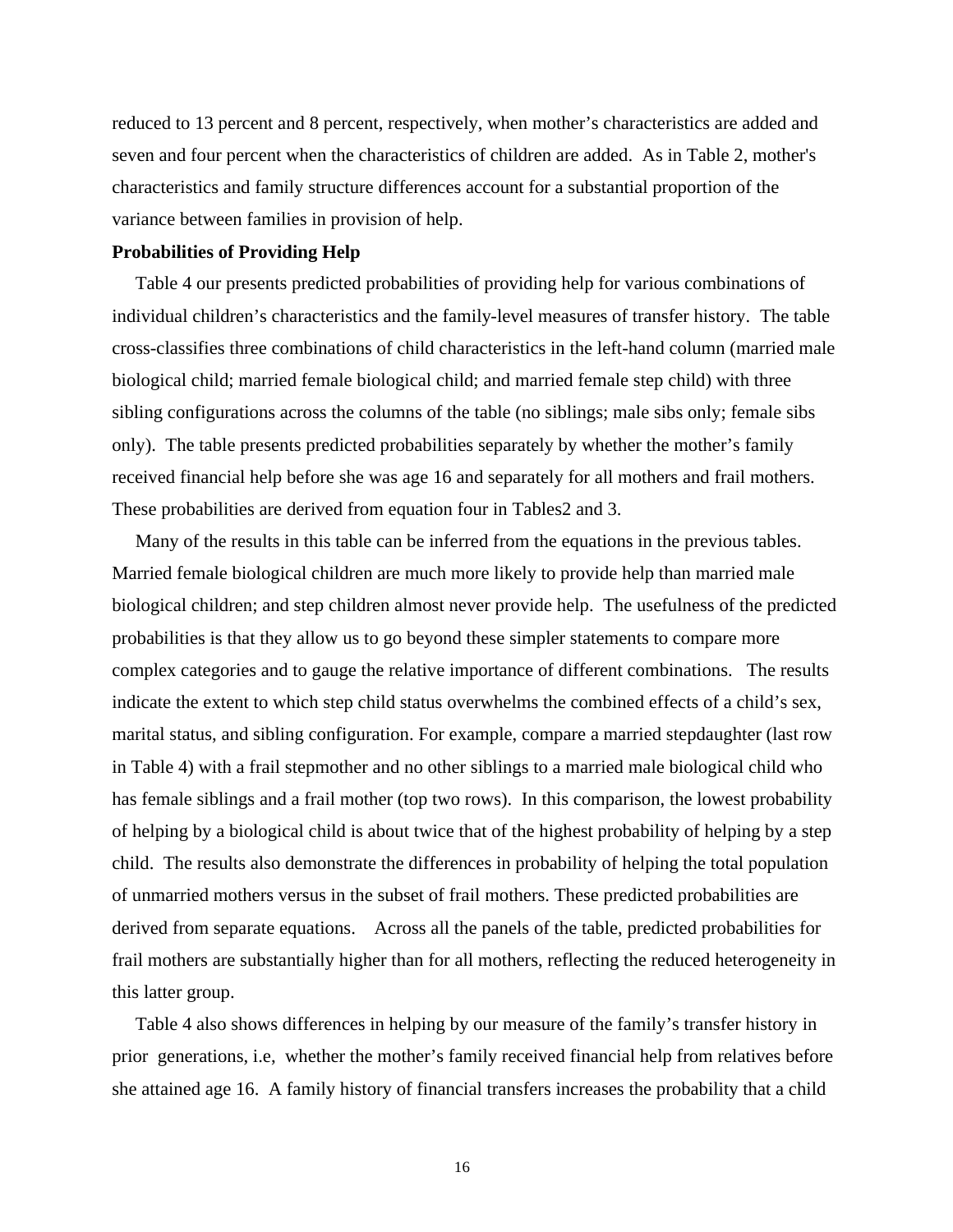will help. A comparison with the effect of child's sex on provision of care provides gives some insight into the relative contribution of family history. In some sibling configurations, such as having no siblings or only male siblings – the effect of family transfer history more than equal to the difference between a male and female married biological son and daughter in the population of all unmarried mothers is almost equal to the offspring sex difference among frail mothers. For example, in the first column of the table a family history of transfers raises the probability that a male child will help a mother by 2.4 percent while the difference between a male and female child in a family without a transfer history is 2.1 percent. The much decreased probability of a male providing help in the presence of female siblings is too great for this effect to overcome. **Discussion** 

The central results in this paper concern the first expected result, the effects of the family history of exchanges. Across two different specifications, we find that the respondent's report of financial help given to her family while she was growing up increases the likelihood that she will receive ADL or IADL help from her children. These effects are substantial in size compared to the effect of a child's sex. The effect of grandmother coresidence is not significant. To examine the effect of the correlation between the two family history measures, we omitted the early financial help variable from the model. The effect of grandmother coresidence reported earlier changed very little.

Overall, the analysis provides evidence that a dense history of family transfers is associated with the level of current transfers. This interpretation assumes that the measure is a true report of past behavior. Alternatively, reports may reflect selective or false memories influenced by recent or current family events. The conflating of current help receipt reports and the response to these questions should have been minimized by the interview situation. Questions about family history were asked in the early part of the1998 or 2000 interviews well before respondents were asked about current receipt of help.

We find null results for the other two hypothesized processes for maintaining family transfer systems. The indicator of a demonstration motive, having one's own children, is not associated with help to all mothers, and is negatively associated with help to frail mothers. When extensive care is required, the task is allocated to children without children, the opposite of the demonstration expectation. In addition, we find no evidence of restricted dyadic exchange. An elderly mother who has raised one of her children's children or has given a child \$5,000 in the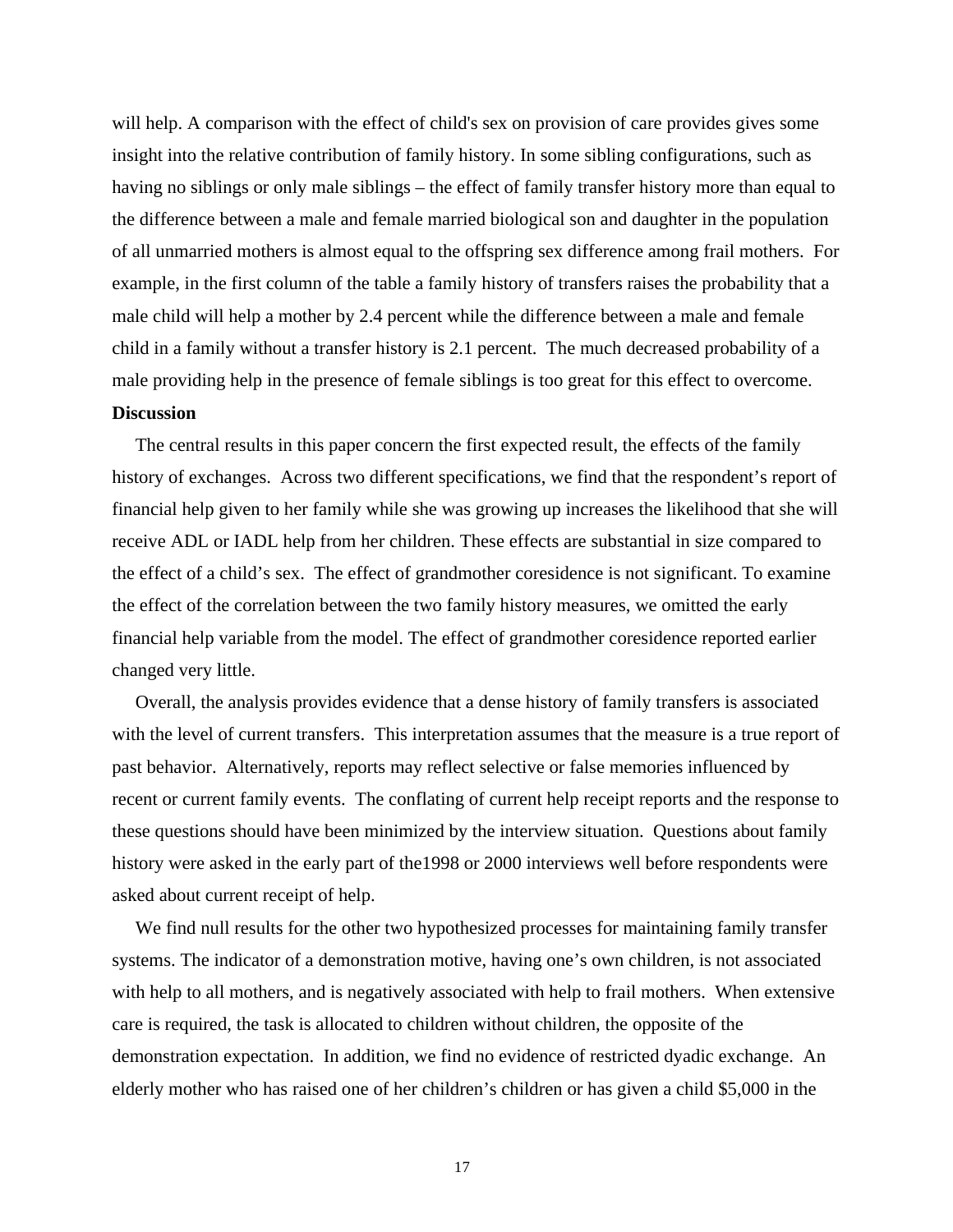previous ten years before 1993 is no more likely to receive care from that child. Of course, each of these transfers may have already been reciprocated in other ways.

With respect to the remaining expectations, we find that the characteristics of children in a family account for a substantial proportion of between family differences in provision of care. Family composition is likely to be a more important dimension of between-family differences in contemporary cohorts in the USA and Europe because low fertility will increase variance in family composition. That is, smaller families are less likely to include a female child, and step children are likely to be a higher proportion of the children in families in which they are present. Results for race and ethnicity are generally null, a result that is not surprising given recent US research on the topic.

We began by suggesting the importance of examining between-family differences in transfers. Overall our results indicate the usefulness of the approach. First, there is significant between-family variation in provision of care. We find that a substantial proportion of this between-family variation results from the characteristics of the elderly mother, primarily her health, the composition of the set of children available to provide care, and the past history of family transfers. While the first result is not conceptually interesting, the relative size of between-family differences and the importance of family composition and family history in accounting for it suggest the potential of this focus.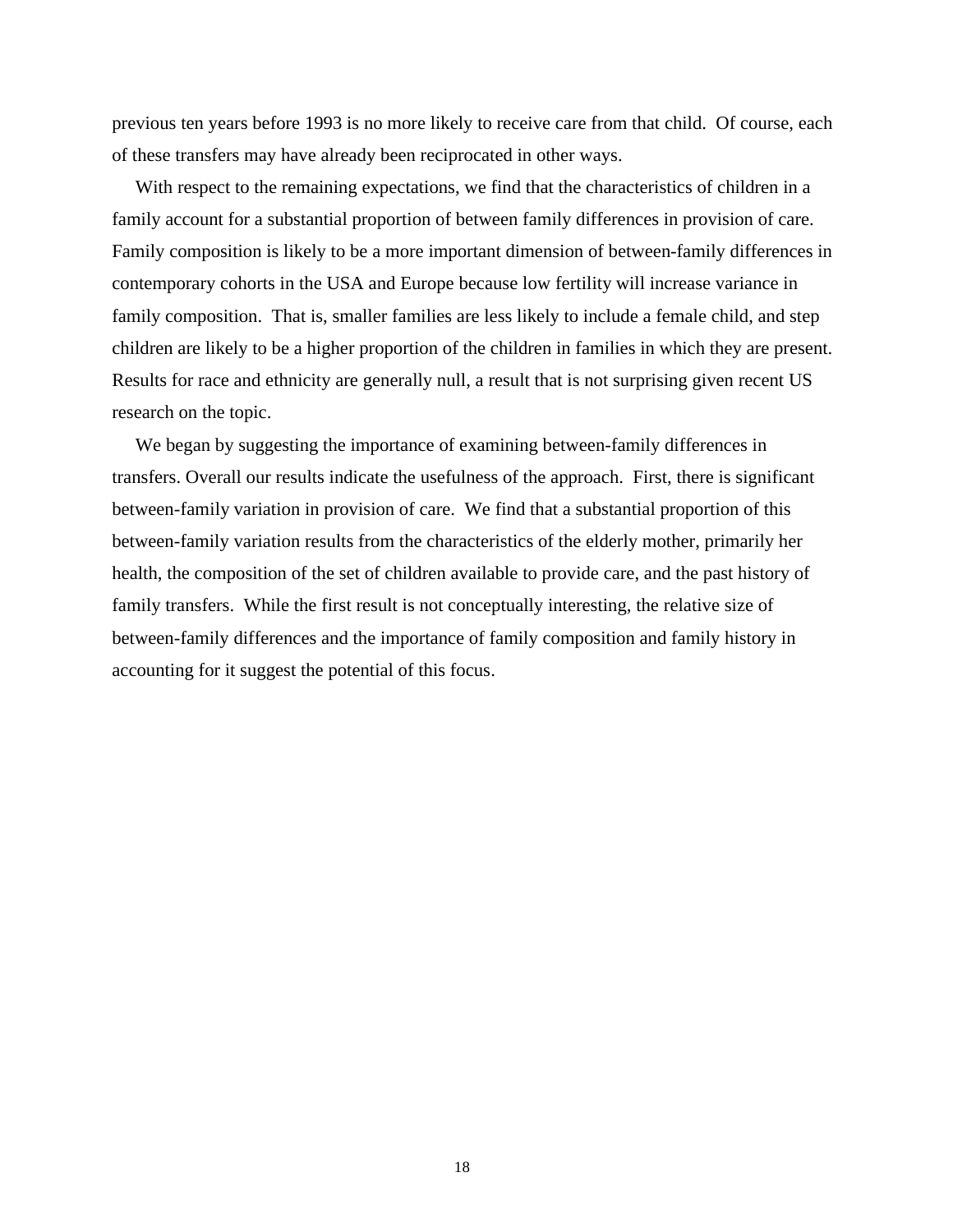#### References

Axelrod, R. 1984. *The Evolution of Cooperation*. Basic Books, New York.

- Balcazar, H.and Z.Qian. 2000. Immigrant families and sources of stress. Pp.359-376 in P. C. McKenry and S. J. Price (eds.), *Families and Change*. Thousand Oaks, CA: Sage Publications.
- Bearman, P. 1997. Generalized exchange. *American Journal of Sociology* 102: 1383-415.
- Behrman, J. R., M. R. Rosenzweig, and P. Taubman, 1994, "Endowments and the Allocation of Schooling in the Family and in the Marriage Market: The Twins Experiment," *Journal of Political Economy* 102:6 (December), 1131-1174.
- Blau, P. 1964. *Exchange and Power in Social Life*. NY: John Wiley & Sons.
- Cox, D. 1987. Motives for private income transfers. *Journal of Political Economy*. 95: 508-546.
- Cox, D., Z. Eser, and E. Jimenez. 1998. Motives for private transfers over the life-cycle: An analytic framework and evidence for Peru. *J. of Development Economics*, 55:57-80.
- Cox, Donald and Stark, Oded. 2005. On the demand for grandchildren: tied transfers and the demonstration effect. *Journal of Public Economics*. 89(9-10):1665-1697.
- Duncan, G.J., W.J. Yeung, J. Brooks-Gunn, and J.R. Smith. 1998. How much does childhood poverty affect the life chances of children? *American Sociological Review*, 63(3):406-23.
- Ekah, P.P. 1974. *Social exchange theory: Two traditions*. Cambridge, MA: Harvard University Press.
- Fahr, E. and S. Gachter. 2002. Altruistic punishment in humans. *Nature* 415:137-140.
- Field, A.J. 2001. *Altruistically inclined? The Behavioral Sciences, Evolutionary Theory, and the Origins of Reciprocity*. University of Michigan Press: Ann Arbor MI.
- Frank, R. 1994. Group selection and genuine altruism*. Behavioral and Brain Sciences*, 17:620-621.
- Goldstein, Harvey, William Browne, and Jon Rasbash. 2002. Partitioning variance in multilevel models. *Understanding Statistics*. 1:223-231.
- Guo, Guang and Hongxin Zhao. 2000. Multilevel Modeling for Binary Data. *Annual Review of Sociology* 26441-62.
- Hagestad, Gunhild. 1986. "The aging society as a context for family life" *Daedalus,* 115(1): 119-140.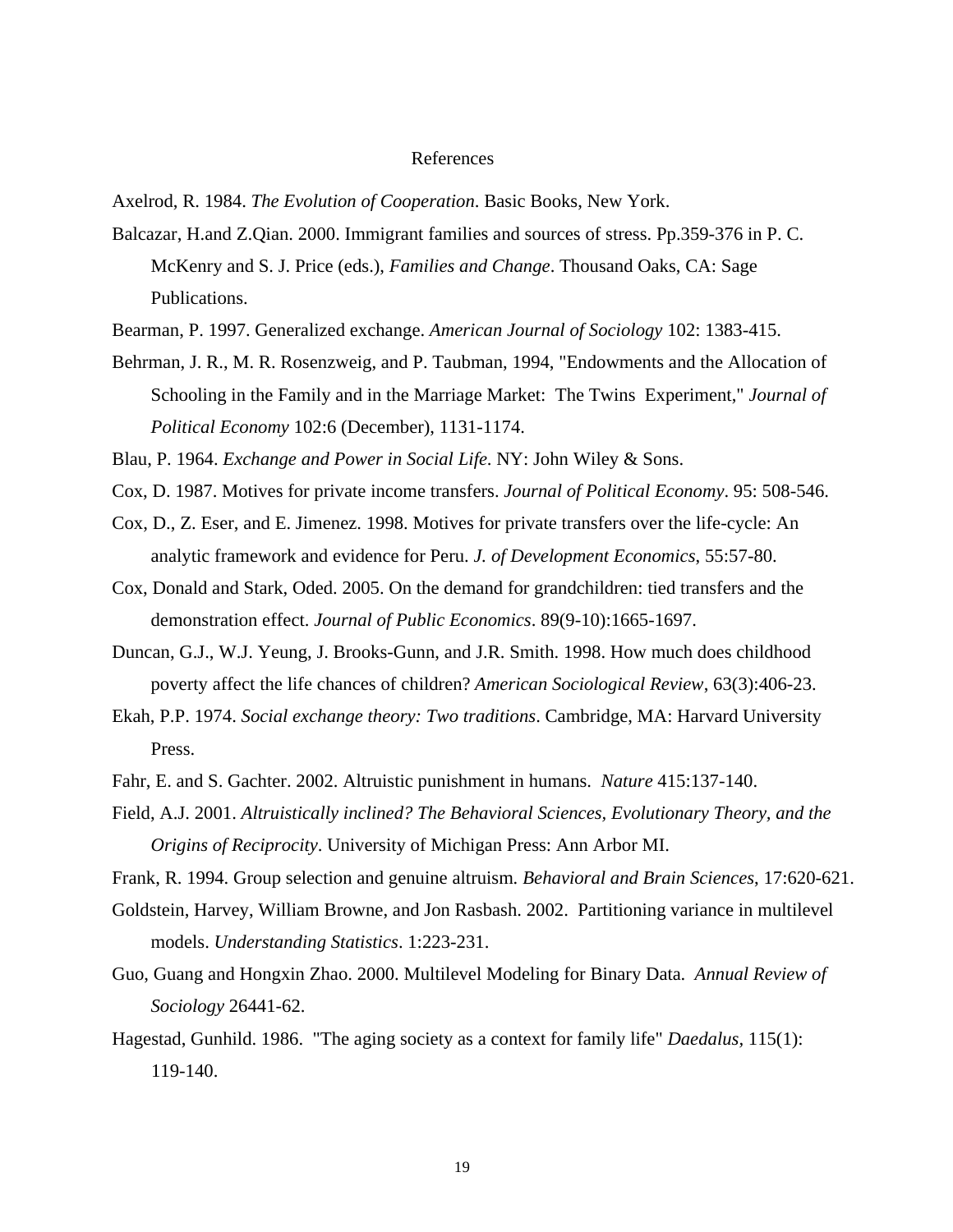- Henretta, J.C., M. S. Hill, W. Li, B. J. Soldo and D. A. Wolf. 1997. Selection of children to provide care: The effect of earlier parental transfers. *Journal of Gerontology: Social Sciences.* 52B: 110-119.
- Heuser, Robert M. 2005. U.S. Cohort and Period Fertility Tables, 1917-1980. Princeton: Office of Population Research http://opr.princeton.edu/archive/cpft/ (downloaded July 13, 2005).

Homans, G.C. 1974 [1962]. *Social Behavior: Its Elementary Forms*. NY: Harcourt Brace.

Jellal, Mohamed and Francois-Charles Wolff. 2002."Cultural Evolutionary Altruism: Theory and Evidence. *European Journal of Political Economy* 18(2):241-62.

Levi-Stauss, C. 1969. *The Elementary Structures of Kinship*. Boston: Beacon Press.

- Lawler, E., S.R.Thye, and J. Yoon. 2000. Emotion and group cohesion in productive exchanges. *American Journal Of Sociology*, 106 (3): 616-57.
- Mauss, A. 1954[1925]. *The Gift*. Glencoe, IL: Free Press.
- McGarry, K. and R.F. Schoeni. 1995. Transfer behavior: Measurement and the redistribution of resources within the family. *Journal of Human Resources*, 30: S184-S226.
- McGarry, K. and R.F. Schoeni. 1997. Transfer behavior within the family: Results from the Asset and Health Dynamics Study. *Journal of Gerontology: Social Sciences.* 52B: 82-91.
- Molm, L. and K. Cook.1995. Social exchange and exchange networks. Pp. 209-35 in *Sociological Perspectives on Social Psychology*. Edited by K. Cook, G. Fine and J. House, Boston: Allyn and Bacon.
- Pollack, Robert A. 2007. "Bargaining around the hearth". *The Yale Law Journal's The Pocket Part,* 116: 414-422. http://the pocketpart.org/2007/14/16/pollack.html
- Rabe-Hesketh, S., A. Skrondal, and A. Pickles. 2004. GLLAMM Manual. University of California Berkeley Division of Biostatistics Working Paper Series. Paper 160. http://www.bepress.com/ucbiostat/paper160
- Rabe-Hesketh, S., Skrondal, A. and Pickles, A. 2005. Maximum likelihood estimation of limited and discrete dependent variable models with nested random effects. *Journal of Econometrics*. 128: 301-323.
- Rasbash, Jon, Fiona Steele, William Browne, and Bob Prosser. 2000. *A User's Guide to MLwiN*. London: Institute of Education, University of London.
- Ribar, D.C. and M.O. Wilhelm. 2006. "Exchange, Role Modeling and the Intergenerational Transmission of Elder Support Attitudes: Evidence from Three Generations of Mexican-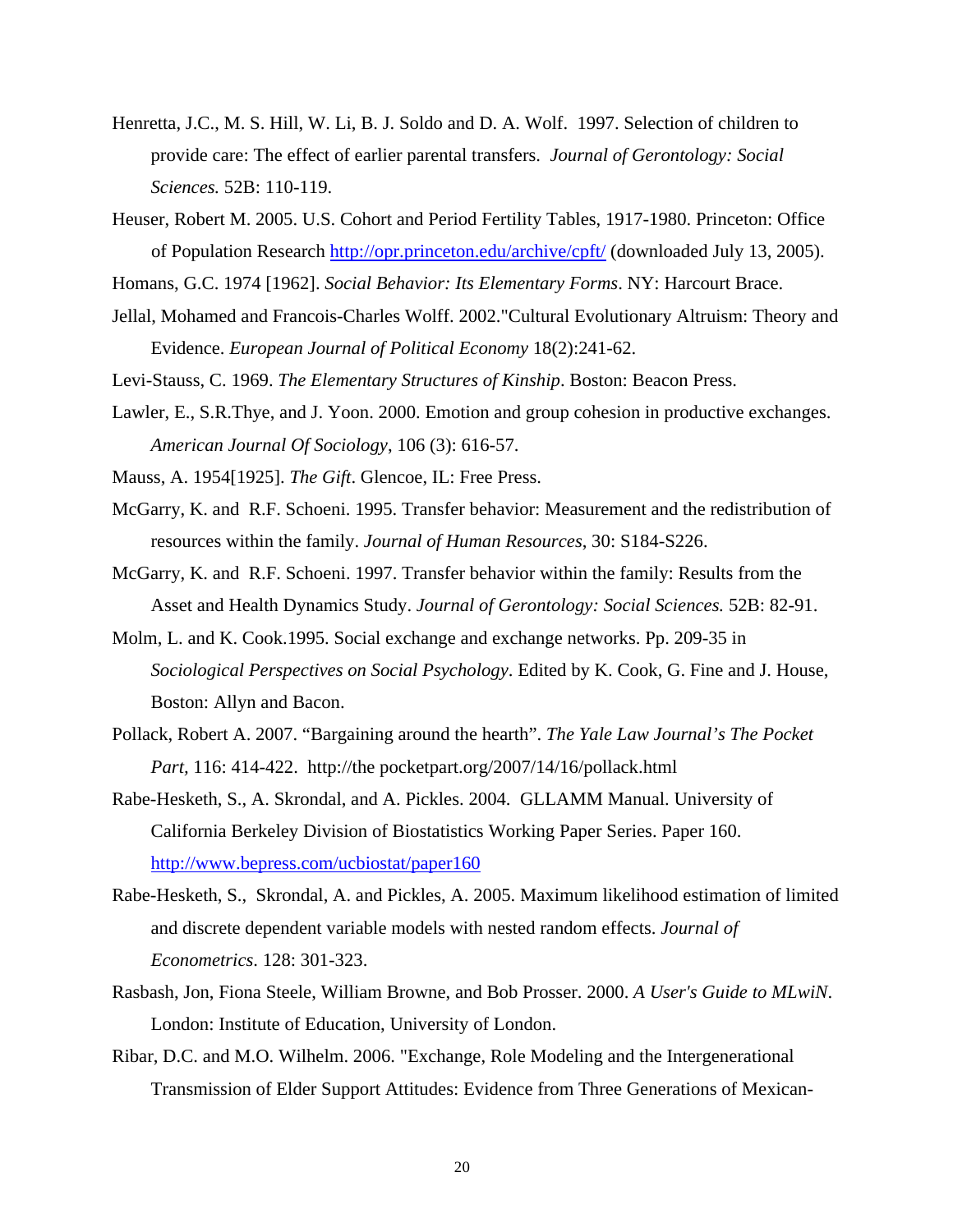Americans." *Journal of Socio-Economics* 35(3):514-31.

- Rodriguez, German and Noreen Goldman. 2001. "Improved Estimation Procedures for Multilevel Models With Binary Response: A Case-Study." *Journal of the Royal Statistical Society. Series A (Statistics in Society)* 164(2):339-55.
- Rohwedder, S., Haider, S.J., and Hurd, M. 2004. Increases in wealth among the elderly in the early 1990s: How much is due to survey design. NBER Working Paper W10862.
- Rosenzweig, M.R. and K.I. Wolpin. 1994. Intergenerational support and the life-cycle incomes of young men and their parents: Human capital investments, coresidence, and inergenerational financial transfers. *Journal of Labor Economics* 11(1): 84-1112.
- Samuelson, P.A. 1993. Altruism as a problem involving group versus individual selection in Economics and Biology. *American Economic Review: Papers and Proceeedings* 83(2):143- 148.
- Seltzer, J.A., C.A. Bachrach, S.M. Bianchi, C.H. Bledsoe, L.M. Casper, P.L. Chase-Lansdale, T.A. DiPrete, V.J. Hotz, S.P. Morgan, S.G. Sanders, and DuncanThomas. 2005. "Explaining Family Change and Variation: Challenges for Family Demographers." *Journal of Marriage and Family* 67(4):908-25.
- Snijders, Tom and Roel Bosker. 1999. *Multilevel Analysis: An Introduction to Basic and Advanced Multilevel Modeling*. London: Sage.
- Sober, E. and Wilson, D.F. 1998. *Unto Others: The Evolution and Psychology of Unselfish Behavior*. Cambridge , MA.: Harvard University Press.
- Soldo, B. J., D. A. Wolf, and J. C. Henretta. 1999. Intergenerational transfers: Blood, marriage, and gender effects on household decisions. Pp. 335-355 in *Wealth, Work, and Health: Innovations in Survey Measurement in the Social Sciences.* Edited by J. P. Smith and R. J. Willis. Ann Arbor, MI: University of Michigan Press.
- Spitze, G. and J. Logan. 1990. Sons, daughters, and intergenerational support. *Journal of Marriage and the Family*, 52:420-430.
- Stark, Oded. 1995. Altruism and beyond : an economic analysis of transfers and exchanges within families and groups. Cambridge: Cambridge University.
- Stark, Oded and Ita Falk. 1998. Transfer, Empathy Formation and Reverse Transfers. The *American Economic Review*, 88(2): 271-276. Papers and proceedings of the Hundred and Tenth Annual Meeting of the American Economic Association.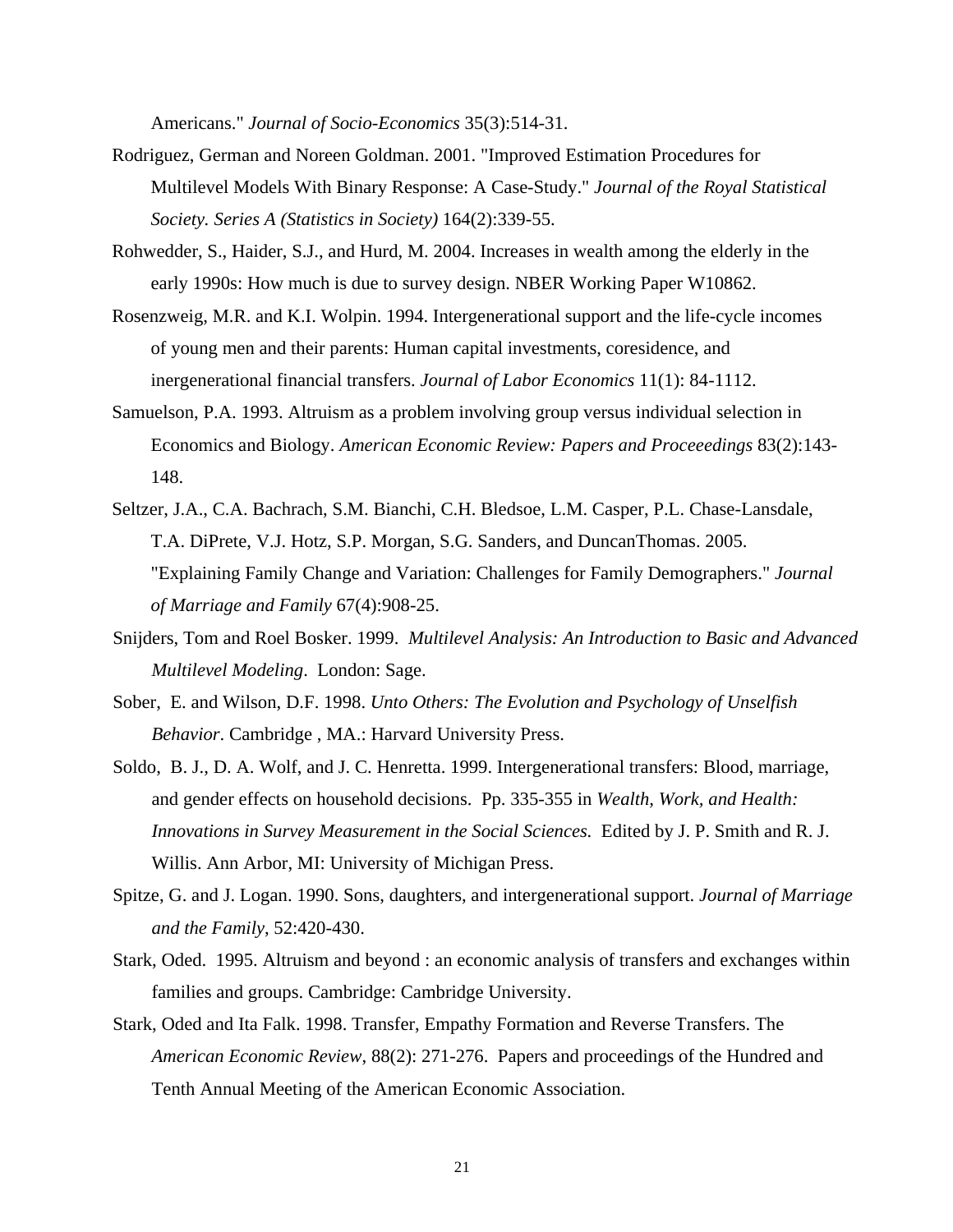- Steelman, Lala C., Brian Powell, Regina Werum, and Scott Carter. 2002. Reconsidering the Effects of Sibling Configuration: Recent Advances and Challenges. *Annual Review of Sociology* 28(1):243-69.
- Stern, S. 1995. Estimating family long-term care decisions in the presence of endogenous child characteristics. *Journal of Human Resources*, 30 (3): 551-580.
- Wolf, D.A. 1994. The elderly and their kin: Patterns of availability and access. Pp. 146-94 in L. Martin and S.H. Preston (eds.), *Demography of Aging* Washington, D.C.: National Academy Press.
- Wolf, D.A., V. Freedman, and B.J. Soldo. 1997. The division of family labor: Care for elderly parents. *Journals of Gerontology, Series B*. 52B(Special Issue): 102-109.
- Wolff, F-C. 2001. Private Intergenerational Contact in France and the Demonstration Effect. *Applied Economics* 33(2):143-53.
- Wong R., K.E. Kitayama, and B.J. Soldo. 1999. Ethnic differences in time transfers from adult children to elderly parents: Unobserved heterogeneity across families? *Research on Aging* , 21(4): 144-175.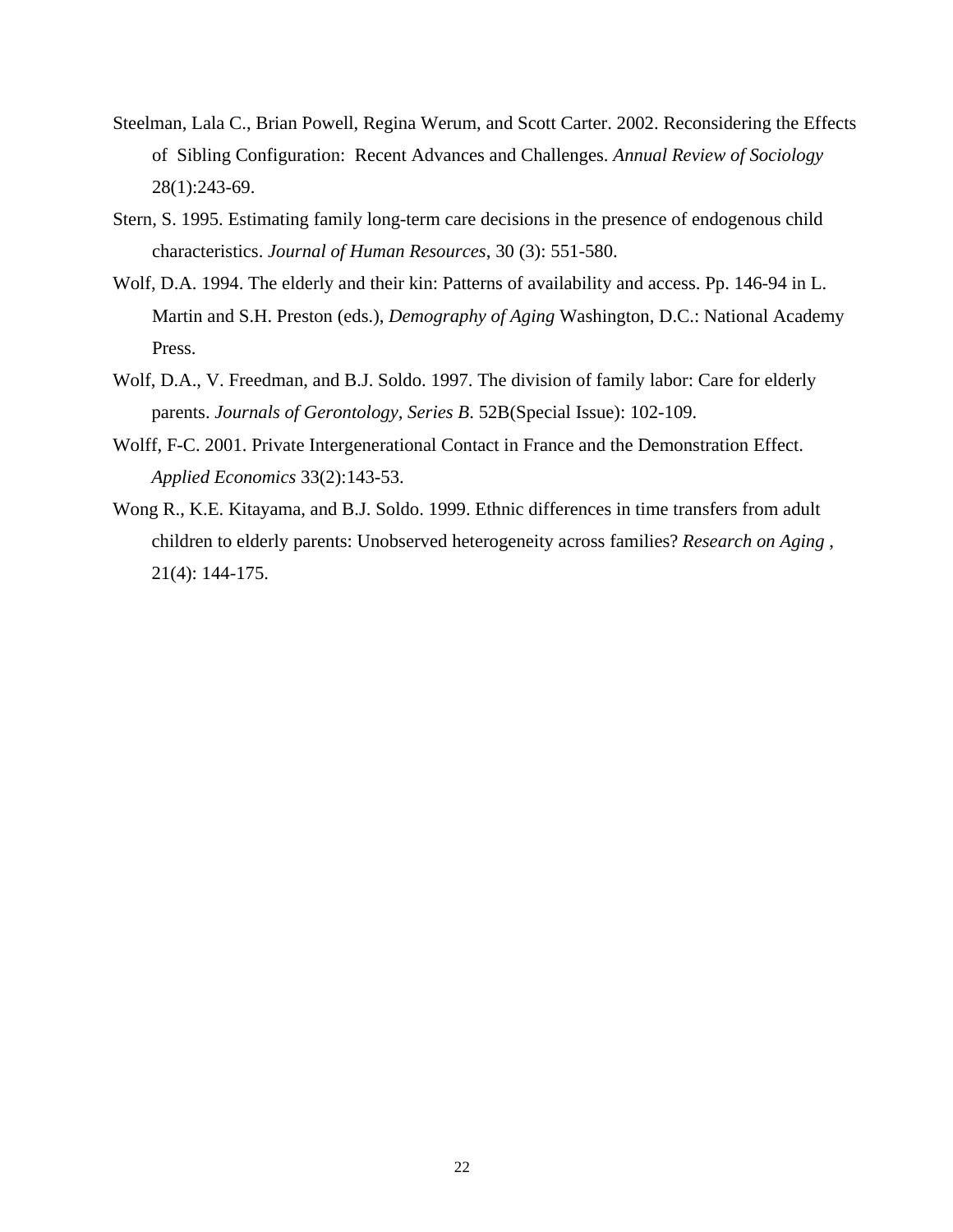#### Table One Frequency Distributions for Child-by-Year Observations, Mothers, and Children

|                                   |            | All Respondents |          |            | Frail Respondents |       |  |  |
|-----------------------------------|------------|-----------------|----------|------------|-------------------|-------|--|--|
|                                   | Child-Year | Mothers         | Children | Child-Year | Mothers Children  |       |  |  |
|                                   |            |                 |          |            |                   |       |  |  |
| Give help                         |            |                 |          |            |                   |       |  |  |
| no                                | 87.3%      |                 |          | 80.6%      |                   |       |  |  |
| yes                               | 12.7%      |                 |          | 19.5%      |                   |       |  |  |
| Year                              |            |                 |          |            |                   |       |  |  |
| 1993                              | 28.2%      |                 |          | 29.8%      |                   |       |  |  |
| 1995                              | 27.3%      |                 |          | 28.6%      |                   |       |  |  |
| 1998                              | 24.2%      |                 |          | 23.7%      |                   |       |  |  |
| 2000                              | 20.4%      |                 |          | 17.9%      |                   |       |  |  |
| <b>Child's characteristics</b>    |            |                 |          |            |                   |       |  |  |
| Number of times observed          |            |                 |          |            |                   |       |  |  |
| one                               |            |                 | 7.7%     |            |                   | 7.1%  |  |  |
| two                               |            |                 | 14.8%    |            |                   | 18.8% |  |  |
| three                             |            |                 | 17.7%    |            |                   | 21.6% |  |  |
| four                              |            |                 | 59.8%    |            |                   | 52.5% |  |  |
| Sex/marital                       |            |                 |          |            |                   |       |  |  |
| male-married                      | 36.3%      |                 | 36.5%    | 36.8%      |                   | 37.3% |  |  |
| male-unmarried                    | 12.6%      |                 | 12.4%    | 11.8%      |                   | 11.5% |  |  |
| female-married                    | 34.2%      |                 | 34.3%    | 33.2%      |                   | 33.4% |  |  |
| female-umarried                   | 17.0%      |                 | 16.8%    | 18.2%      |                   | 17.8% |  |  |
| Has                               |            |                 |          |            |                   |       |  |  |
| male sibs                         | 73.1%      |                 | 72.7%    | 73.4%      |                   | 72.8% |  |  |
| female sibs                       | 75.0%      |                 | 74.4%    | 75.8%      |                   | 74.8% |  |  |
| Mother raised a child             | 3.0%       |                 | 2.9%     | 3.4%       |                   | 3.4%  |  |  |
| Step relationship                 | 5.2%       |                 | 5.8%     | 4.6%       |                   | 5.2%  |  |  |
| Child has children                | 84.6%      |                 | 84.3%    | 86.5%      |                   | 86.5% |  |  |
| Child received \$5000             |            |                 |          |            |                   |       |  |  |
| no                                | 88.7%      |                 | 87.1%    | 90.3%      |                   | 89.0% |  |  |
| yes                               | 9.0%       |                 | 8.5%     | 7.7%       |                   | 7.1%  |  |  |
| missing                           | 2.3%       |                 | 4.5%     | 2.1%       |                   | 3.9%  |  |  |
| Child attended college            |            |                 |          |            |                   |       |  |  |
| no                                | 54.4%      |                 | 55.0%    | 60.8%      |                   | 60.9% |  |  |
| yes                               | 43.4%      |                 | 42.4%    | 36.2%      |                   | 35.5% |  |  |
| missing                           | 2.2%       |                 | 2.8%     | 3.0%       |                   | 3.6%  |  |  |
| Mother's characteristics (note a) |            |                 |          |            |                   |       |  |  |
| N. times observed (mean)          |            | 9.8             |          |            | 9.5               |       |  |  |
| Health                            |            |                 |          |            |                   |       |  |  |
| excellent                         | 7.5%       | 9.3%            |          | 2.5%       | 3.0%              |       |  |  |
| very good                         | 20.8%      | 22.0%           |          | 11.7%      | 11.9%             |       |  |  |
| good                              | 29.5%      | 30.5%           |          | 23.4%      | 24.5%             |       |  |  |
| fair                              | 25.0%      | 24.7%           |          | 34.0%      | 35.6%             |       |  |  |
| poor                              | 17.1%      | 13.6%           |          | 28.5%      | 25.1%             |       |  |  |
| Age                               |            |                 |          |            |                   |       |  |  |
| 70-74                             | 14.5%      | 28.9%           |          | 11.6%      | 20.5%             |       |  |  |
| 75-79                             | 28.6%      | 28.1%           |          | 24.1%      | 26.2%             |       |  |  |
| 80-84                             | 28.3%      | 24.7%           |          | 26.9%      | 25.8%             |       |  |  |
| 85-89                             | 18.1%      | 11.5%           |          | 21.3%      | 16.1%             |       |  |  |
| 90 plus                           | 10.5%      | 6.8%            |          | 16.0%      | 11.4%             |       |  |  |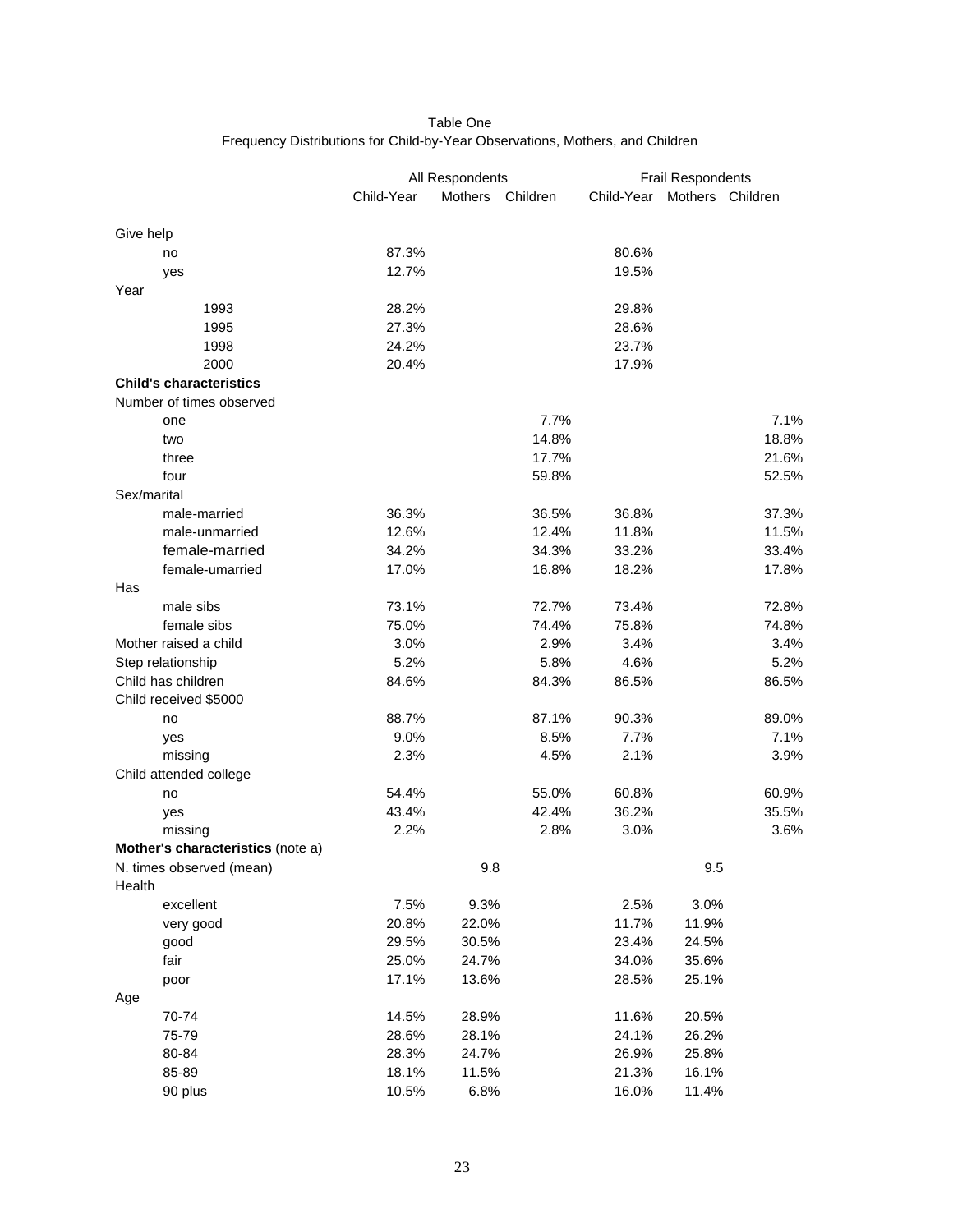|                                 |            | Table One, Continued |          |                          |                  |      |  |
|---------------------------------|------------|----------------------|----------|--------------------------|------------------|------|--|
|                                 |            | All Respondents      |          | <b>Frail Respondents</b> |                  |      |  |
|                                 | Child-Year | <b>Mothers</b>       | Children | Child-Year               | Mothers Children |      |  |
| Net worth (vs. 100,000-249,999) |            |                      |          |                          |                  |      |  |
| negative                        | 2.2%       | 2.4%                 |          | 2.5%                     | 2.8%             |      |  |
| zero                            | 8.8%       | 8.8%                 |          | 12.7%                    | 12.4%            |      |  |
| 1-24,999                        | 23.4%      | 23.2%                |          | 27.1%                    | 27.4%            |      |  |
| 25-49,999                       | 13.0%      | 12.6%                |          | 15.0%                    | 13.6%            |      |  |
| 50-99,999                       | 18.7%      | 20.2%                |          | 16.5%                    | 19.5%            |      |  |
| 100,000-249,000                 | 21.0%      | 22.2%                |          | 18.1%                    | 17.7%            |      |  |
| 250,000 or more (note b)        | 12.9%      | 10.7%                |          | 8.2%                     | 6.5%             |      |  |
| <b>Family characteristics</b>   |            |                      |          |                          |                  |      |  |
| Ethnicity                       |            |                      |          |                          |                  |      |  |
| white                           | 83.0%      | 86.1%                |          | 79.9%                    | 84.9%            |      |  |
| black                           | 9.9%       | 8.7%                 |          | 11.6%                    | 9.5%             |      |  |
| Hispanic                        | 5.8%       | 4.2%                 |          | 7.0%                     | 4.6%             |      |  |
| other                           | 1.3%       | 1.0%                 |          | 1.5%                     | 1.0%             |      |  |
| R's family received help        |            |                      |          |                          |                  |      |  |
| no                              | 73.2%      | 64.0%                |          | 62.9%                    | 53.1%            |      |  |
| yes                             | 6.9%       | 5.7%                 |          | 7.3%                     | 5.6%             |      |  |
| missing                         | 20.0%      | 30.4%                |          | 29.9%                    | 41.3%            |      |  |
| R lived with grandmother        |            |                      |          |                          |                  |      |  |
| no                              | 56.1%      | 47.4%                |          | 45.4%                    | 36.4%            |      |  |
| yes                             | 11.4%      | 9.9%                 |          | 9.4%                     | 7.6%             |      |  |
| missing                         | 32.5%      | 42.7%                |          | 45.2%                    | 56.0%            |      |  |
| N                               | 25018      | 2486                 | 7640     | 11177                    | 1124             | 3515 |  |

#### Notes:

a. For the child-year observations, these variables refer to the year of observation. For mothers, they refer to the first year observed. The first year observed is 1993 for 2422 of the 2486 mothers.

b. Assets increase between 1993 and 1995, probably as the result of a small change in the survey questions (Rohwedder, Haider, and Hurd, 2004). This change probably accounts for the differencebetween mothers when first observed and the entire set of child by year observations.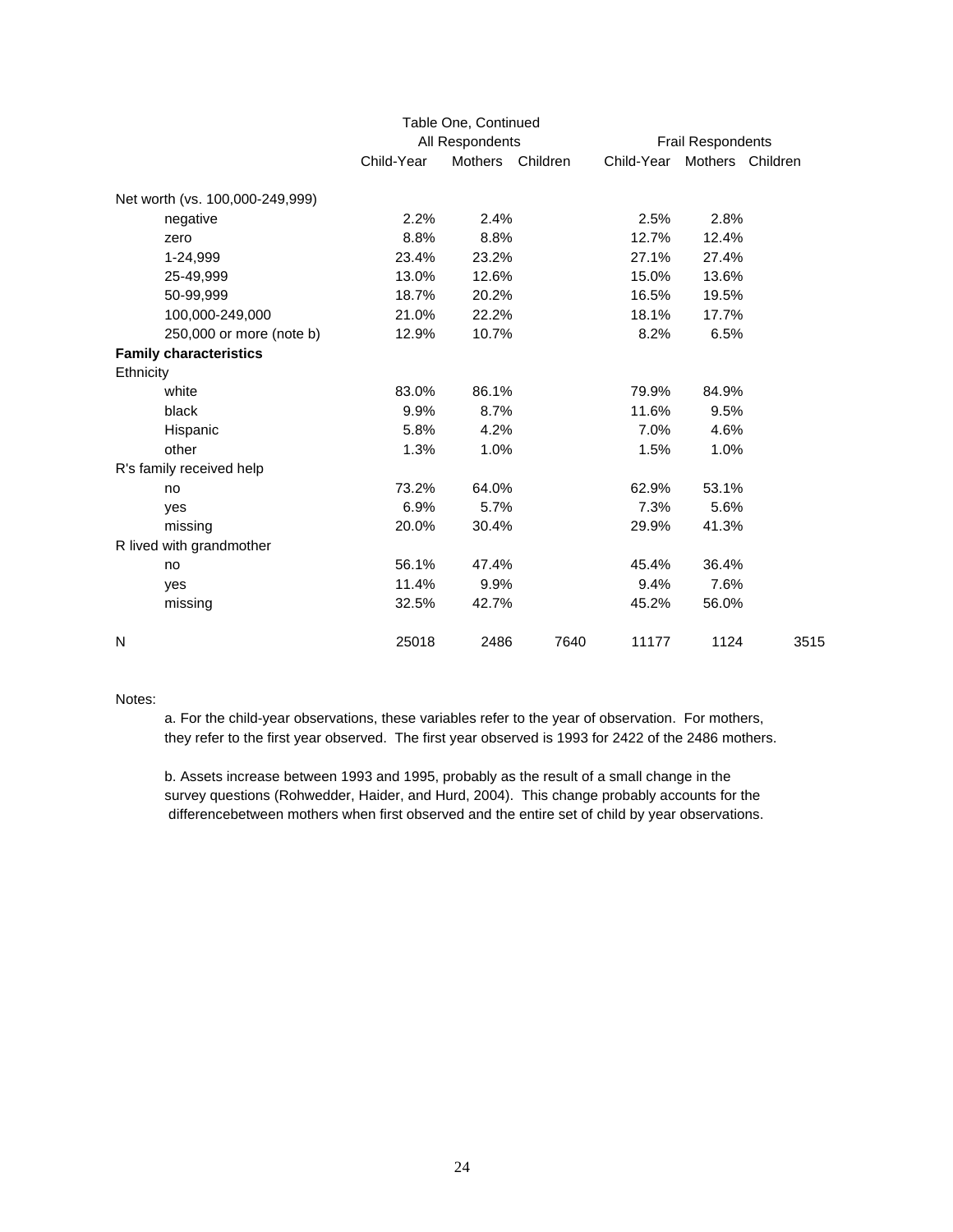Table Two A Multilevel Model for Provision of ADL and IADL Help to All Mothers: Maximum Likelihood Estimates

|                                     | ML     |                |                  | ML                 |                |                    | ML               |                   |
|-------------------------------------|--------|----------------|------------------|--------------------|----------------|--------------------|------------------|-------------------|
|                                     | coeff. | (s.e.)         | coeff.           | (s.e.)             | coeff.         | (s.e.)             | coeff.           | (s.e.)            |
| Year (vs. 1993)                     |        |                |                  |                    |                |                    |                  |                   |
| 1995                                |        | 0.577 0.074 ** | 0.386            | $0.075$ **         | 0.426          | $0.075$ **         | 0.479            | $0.075$ **        |
| 1998                                |        | 1.134 0.078 ** |                  | $0.503$ 0.084 **   | 0.558          | $0.083$ **         | 0.798            | $0.084$ **        |
| 2000                                |        | 1.405 0.084 ** | 0.511            | $0.094$ **         | 0.567          | $0.093$ **         | 0.984            | $0.095$ **        |
| <b>Child's characteristics</b>      |        |                |                  |                    |                |                    |                  |                   |
| Sex/marital (vs. female marr.       |        |                |                  |                    |                |                    |                  |                   |
| male-married                        |        |                |                  |                    | $-0.424$       | $0.188*$           | -0.479           | $0.182$ **        |
| male-unmarried                      |        |                |                  |                    | $-0.695$       | $0.275$ *          | $-0.793$         | $0.269$ **        |
| female-umarried                     |        |                |                  |                    | 0.121          | 0.199              | 0.068            | 0.196             |
| Has                                 |        |                |                  |                    |                |                    |                  |                   |
| male sibs                           |        |                |                  |                    | $-0.866$       | $0.098$ **         | $-0.841$         | $0.095$ **        |
| female sibs                         |        |                |                  |                    | $-1.054$       | $0.157$ **         | $-1.054$         | $0.152$ **        |
| Interaction of female sibs with     |        |                |                  |                    |                |                    |                  |                   |
| male-married                        |        |                |                  |                    |                | $-0.702$ 0.229 **  |                  | $-0.646$ 0.221 ** |
| male-unmarried                      |        |                |                  |                    | $-0.179$       | 0.319              | $-0.045$ 0.311   |                   |
| female-umarried                     |        |                |                  |                    | 0.490          | $0.234$ *          |                  | $0.477$ 0.230 $*$ |
| Mother raised a child               |        |                |                  |                    | 0.247          | 0.222              |                  | 0.302 0.218       |
| Step relationship                   |        |                |                  |                    | -2.902         | $0.326$ **         |                  | $-2.745$ 0.315 ** |
| Child has children                  |        |                |                  |                    | $-0.125$       | 0.120              | $-0.136$ $0.118$ |                   |
| Child received \$5000 (vs. no)      |        |                |                  |                    |                |                    |                  |                   |
| yes                                 |        |                |                  |                    | $-0.191$       | 0.177              | $-0.125$         | 0.170             |
| missing                             |        |                |                  |                    | $-0.263$       | 0.258              | $-0.130$ $0.251$ |                   |
| Child attended college (vs. no)     |        |                |                  |                    |                |                    |                  |                   |
| yes                                 |        |                |                  |                    | $-0.049$       | 0.090              | $-0.035$         | 0.088             |
| missing                             |        |                |                  |                    | $-0.362$       | 0.268              | $-0.468$ 0.263   |                   |
| <b>Mother's characteristics</b>     |        |                |                  |                    |                |                    |                  |                   |
| Health (vs. excellent)              |        |                |                  |                    |                |                    |                  |                   |
| very good                           |        |                |                  | 0.093 0.180        | 0.084          | 0.178              |                  | 0.064 0.178       |
| good                                |        |                |                  | 0.647 0.175 **     | 0.668          | $0.172$ **         |                  | 0.587 0.172 **    |
| fair                                |        |                |                  | 1.406 0.177 **     | 1.414          | $0.173$ **         | 1.237            | $0.173$ **        |
| poor                                |        |                |                  | 1.926 0.182 **     | 1.965          | $0.178$ **         |                  | 1.686 0.178 **    |
| Age (vs. 75-79)                     |        |                |                  |                    |                |                    |                  |                   |
| 70-74                               |        |                | $-0.469$         | $0.126$ **         | $-0.414$       | $0.124$ **         | $-0.418$         | $0.125$ **        |
| 80-84                               |        |                |                  | $0.644$ $0.092$ ** | 0.586          | $0.090$ **         | 0.499            | $0.090$ **        |
| 85-89                               |        |                |                  | 1.327 0.116 **     | 1.214          | $0.111**$          | 0.988            | $0.110**$         |
| 90 plus                             |        |                | 1.961            | $0.146$ **         | 1.786          | $0.139**$          | 1.387            | $0.135$ **        |
| Net worth (vs. 100,000-249,999)     |        |                |                  |                    |                |                    |                  |                   |
| negative                            |        |                |                  | $0.467$ 0.209 $*$  |                | 0.536 0.206 **     |                  | $0.404$ 0.205 $*$ |
| zero                                |        |                |                  | 0.320 0.135 *      |                | $0.400$ $0.133$ ** |                  | 0.239 0.133       |
| 1-24,999                            |        |                |                  | $0.266$ 0.114 $*$  |                | $0.358$ $0.112**$  |                  | $0.226$ 0.111 *   |
| 25-49,999                           |        |                |                  | 0.328 0.124 **     |                | $0.430$ $0.122$ ** |                  | 0.334 0.122 **    |
| 50-99,999                           |        |                |                  | 0.215 0.113        |                | $0.249$ 0.111 $*$  |                  | 0.212 0.110       |
| 250,000 or more                     |        |                | $-0.014$ $0.142$ |                    | $-0.008$ 0.140 |                    |                  | 0.035 0.139       |
| <b>Family characteristics</b>       |        |                |                  |                    |                |                    |                  |                   |
| Ethnicity (vs. white, non-Hispanic) |        |                |                  |                    |                |                    |                  |                   |
| black                               |        |                |                  |                    |                |                    |                  | 0.089 0.128       |
| Hispanic                            |        |                |                  |                    |                |                    | 0.061            | 0.174             |
| other                               |        |                |                  |                    |                |                    |                  | 0.926 0.411 *     |
| R's family received help (vs. no)   |        |                |                  |                    |                |                    |                  |                   |
| yes                                 |        |                |                  |                    |                |                    |                  | $0.535$ 0.188 **  |
| missing                             |        |                |                  |                    |                |                    |                  | 0.921 0.135 **    |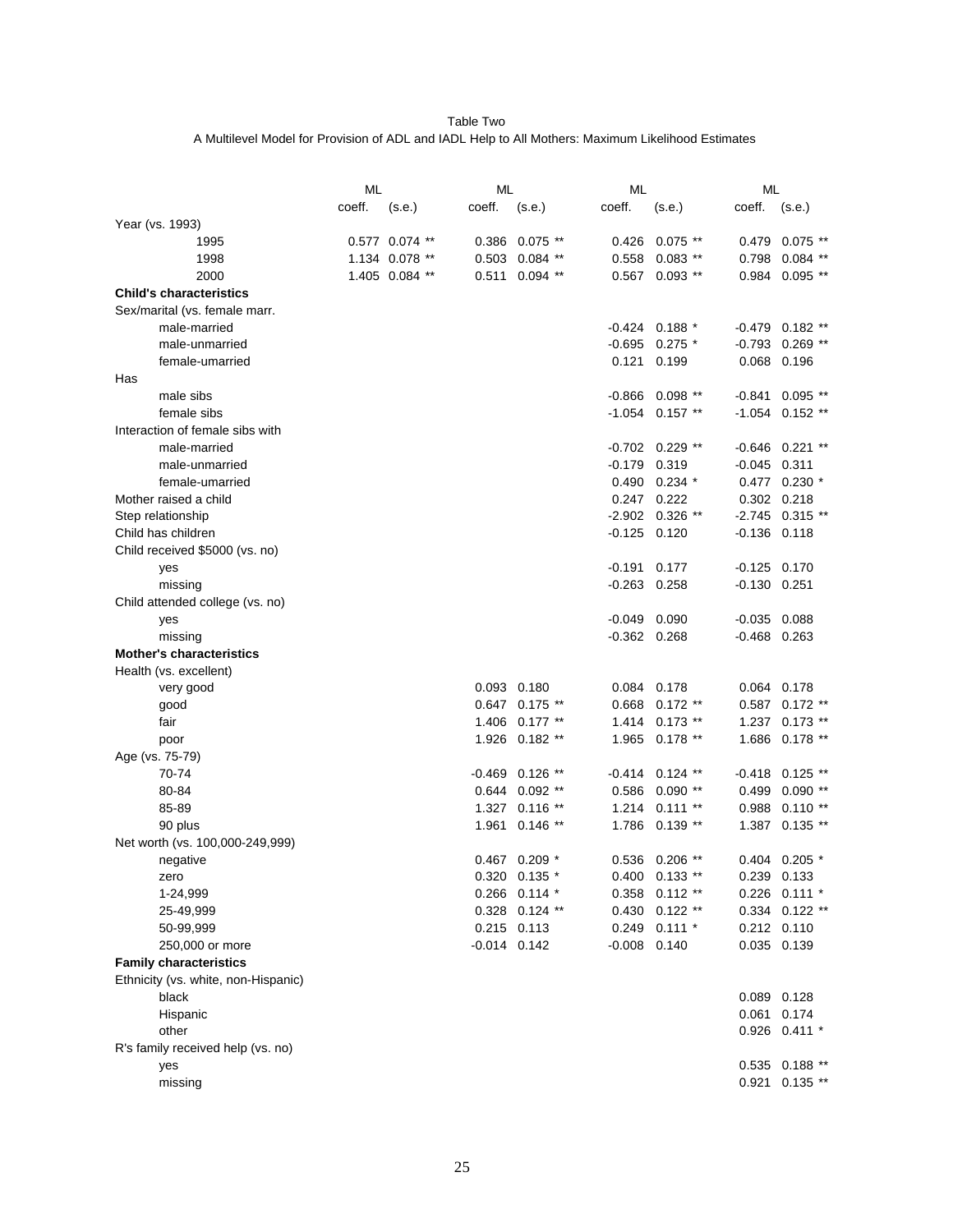| ML     |        | ML                                                    |        | ML                                                                           |            | ML                                  |                    |
|--------|--------|-------------------------------------------------------|--------|------------------------------------------------------------------------------|------------|-------------------------------------|--------------------|
| coeff. | (s.e.) | coeff.                                                | (s.e.) | coeff.                                                                       | (s.e.)     | coeff.                              | (s.e.)             |
|        |        |                                                       |        |                                                                              |            |                                     |                    |
|        |        |                                                       |        |                                                                              |            |                                     |                    |
|        |        |                                                       |        |                                                                              |            |                                     | $1.154$ 0.130 **   |
|        |        |                                                       |        |                                                                              |            |                                     | $-4.357$ 0.275 **  |
|        |        |                                                       |        |                                                                              |            |                                     | $0.804$ $0.146$ ** |
|        |        |                                                       |        |                                                                              | $0.277$ ** | 4.177                               | $0.268$ **         |
|        |        |                                                       |        |                                                                              |            |                                     |                    |
| 0.404  |        | 0.274                                                 |        | 0.234                                                                        |            | 0.161                               |                    |
| 0.295  |        | 0.183                                                 |        | 0.147                                                                        |            | 0.097                               |                    |
|        |        | $-4.338$ 0.108 **<br>3.600 0.334 **<br>5.304 0.344 ** |        | Table Two, continued<br>$-5.626$ 0.214<br>$1.814$ 0.215 **<br>4.805 0.303 ** | 4.250      | $-3.730$ 0.270 **<br>1.298 0.176 ** | 0.101 0.164        |

\*  $p \le 0.05$ <br>\*\*  $p \le 0.01$ 

 $p \le 01$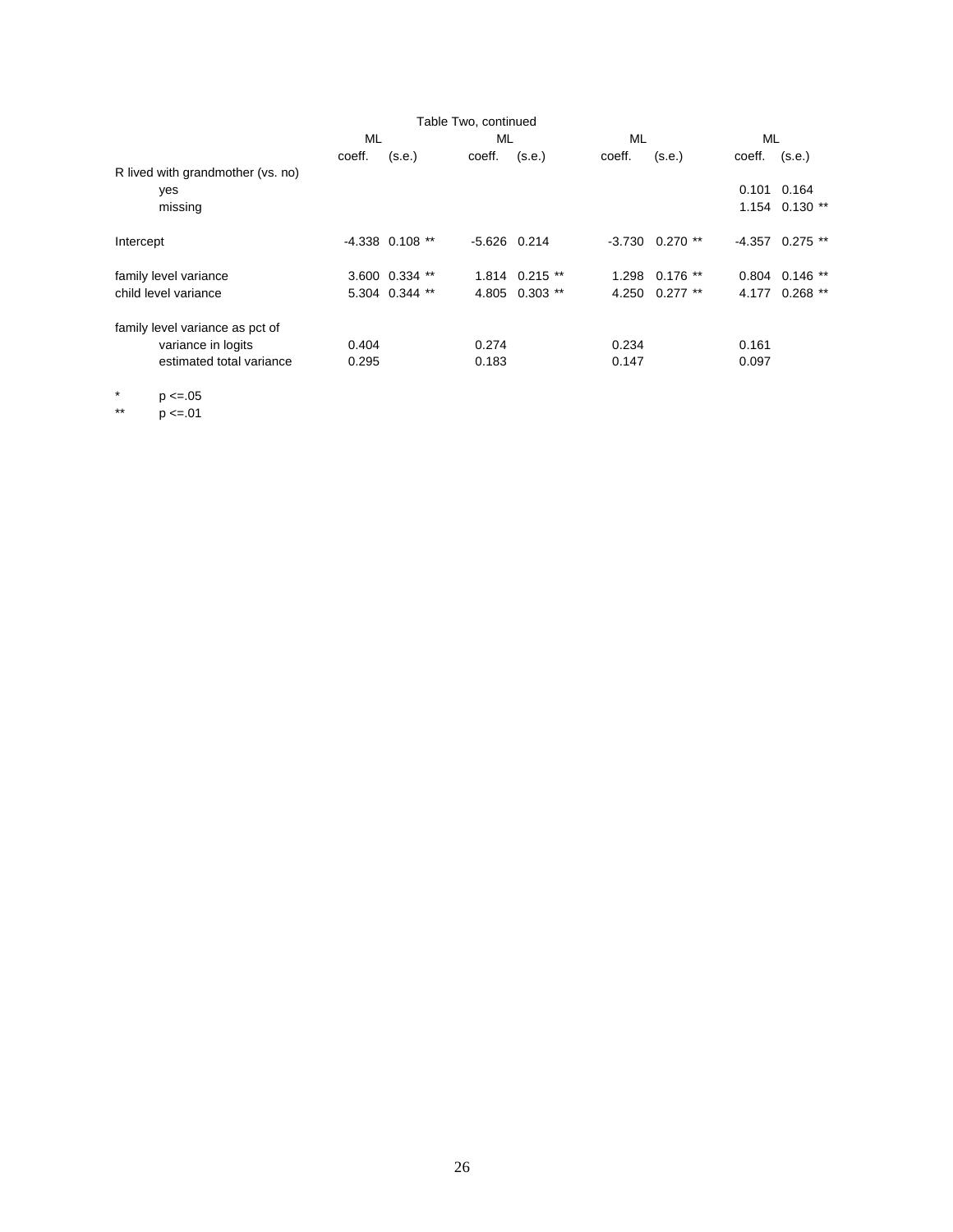TableThree A Multilevel Model for Provision of ADL and IADL Help to Frail Mothers: Maximum Likelihood Estimates

|                                     | ML     |            | ML       |            | ML       |            | ML       |            |
|-------------------------------------|--------|------------|----------|------------|----------|------------|----------|------------|
|                                     | coeff. | (s.e.)     | coeff.   | (s.e.)     | coeff.   | (s.e.)     | coeff.   | (s.e.)     |
| Year (vs. 1993)                     |        |            |          |            |          |            |          |            |
| 1995                                | 0.333  | $0.089**$  | 0.222    | $0.090*$   | 0.256    | $0.091$ ** | 0.291    | $0.090**$  |
| 1998                                | 0.766  | $0.095$ ** | 0.408    | $0.102$ ** | 0.446    | $0.101$ ** | 0.611    | $0.102$ ** |
| 2000                                | 0.847  | $0.105$ ** | 0.329    | $0.117**$  | 0.350    | $0.116$ ** | 0.664    | $0.119**$  |
| <b>Child's characteristics</b>      |        |            |          |            |          |            |          |            |
| Sex/marital (vs. female marr.       |        |            |          |            |          |            |          |            |
| male-married                        |        |            |          |            | $-0.526$ | $0.254$ *  | $-0.582$ | $0.247$ *  |
| male-unmarried                      |        |            |          |            | $-0.286$ | 0.390      | $-0.406$ | 0.382      |
| female-umarried                     |        |            |          |            | 0.114    | 0.262      | 0.123    | 0.258      |
| Has                                 |        |            |          |            |          |            |          |            |
| male sibs                           |        |            |          |            | $-0.886$ | $0.129$ ** | $-0.864$ | $0.125$ ** |
| female sibs                         |        |            |          |            | $-1.077$ | $0.214$ ** | $-1.089$ | $0.209$ ** |
| Interaction of female sibs with     |        |            |          |            |          |            |          |            |
| male-married                        |        |            |          |            | $-0.760$ | $0.304*$   | $-0.662$ | $0.295*$   |
| male-unmarried                      |        |            |          |            | $-0.590$ | 0.440      | $-0.384$ | 0.429      |
| female-unmarried                    |        |            |          |            | 0.556    | 0.306      | 0.543    | 0.301      |
| Mother raised a child               |        |            |          |            | 0.183    | 0.292      | 0.202    | 0.285      |
| Step relationship                   |        |            |          |            | $-3.196$ | $0.446$ ** | 3.102    | $0.436**$  |
| Child has children                  |        |            |          |            | $-0.443$ | $0.158**$  | $-0.443$ | $0.155$ ** |
| Child received \$5000 (vs. no)      |        |            |          |            |          |            |          |            |
| yes                                 |        |            |          |            | $-0.069$ | 0.244      | $-0.038$ | 0.235      |
| missing                             |        |            |          |            | $-0.306$ | 0.359      | $-0.150$ | 0.351      |
| Child attended college (vs. no)     |        |            |          |            |          |            |          |            |
| yes                                 |        |            |          |            | $-0.039$ | 0.120      | $-0.023$ | 0.117      |
| missing                             |        |            |          |            | $-0.687$ | $0.314*$   | $-0.734$ | $0.309*$   |
| <b>Mother's characteristics</b>     |        |            |          |            |          |            |          |            |
|                                     |        |            |          |            |          |            |          |            |
| Health (vs. excellent)              |        |            |          |            |          |            |          |            |
| very good                           |        |            | $-0.500$ | 0.308      | $-0.448$ | 0.300      | $-0.442$ | 0.300      |
| good                                |        |            | $-0.015$ | 0.296      | 0.041    | 0.288      | 0.039    | 0.286      |
| fair                                |        |            | 0.414    | 0.294      | 0.444    | 0.285      | 0.406    | 0.283      |
| poor                                |        |            | 0.736    | $0.296*$   | 0.791    | $0.287$ ** | 0.687    | $0.285*$   |
| Age (vs. 75-79)                     |        |            |          |            |          |            |          |            |
| 70-74                               |        |            | $-0.377$ | $0.158*$   | $-0.327$ | $0.153*$   | $-0.304$ | $0.153*$   |
| 80-84                               |        |            | 0.405    | $0.119**$  | 0.388    | $0.116**$  | 0.335    | $0.116**$  |
| 85-89                               |        |            | 0.877    | $0.146**$  | 0.814    | $0.139**$  | 0.682    | $0.138**$  |
| 90 plus                             |        |            | 1.281    | $0.175$ ** | 1.189    | $0.164$ ** | 0.897    | $0.160**$  |
| Net worth (vs. 100,000-249,999)     |        |            |          |            |          |            |          |            |
| negative                            |        |            | 0.059    | 0.272      | 0.190    | 0.266      | 0.140    | 0.263      |
| zero                                |        |            | 0.098    | 0.168      | 0.241    | 0.164      | 0.129    | 0.164      |
| 1-24,999                            |        |            | 0.140    | 0.146      | 0.276    | 0.143      | 0.181    | 0.141      |
| 25-49,999                           |        |            | 0.238    | 0.158      | 0.374    | $0.155$ *  | 0.285    | 0.154      |
| 50-99,999                           |        |            | 0.172    | 0.150      | 0.206    | 0.147      | 0.187    | 0.147      |
| 250,000 or more                     |        |            | 0.034    | 0.207      | 0.030    | 0.202      | 0.062    | 0.201      |
| <b>Family characteristics</b>       |        |            |          |            |          |            |          |            |
| Ethnicity (vs. white, non-Hispanic) |        |            |          |            |          |            |          |            |
| black                               |        |            |          |            |          |            | $-0.067$ | 0.154      |
| Hispanic                            |        |            |          |            |          |            | $-0.096$ | 0.201      |
| other                               |        |            |          |            |          |            | 0.633    | 0.499      |
| R's family received help (vs. no)   |        |            |          |            |          |            |          |            |
| yes                                 |        |            |          |            |          |            | 0.472    | $0.230*$   |
| missing                             |        |            |          |            |          |            | 0.814    | $0.154$ ** |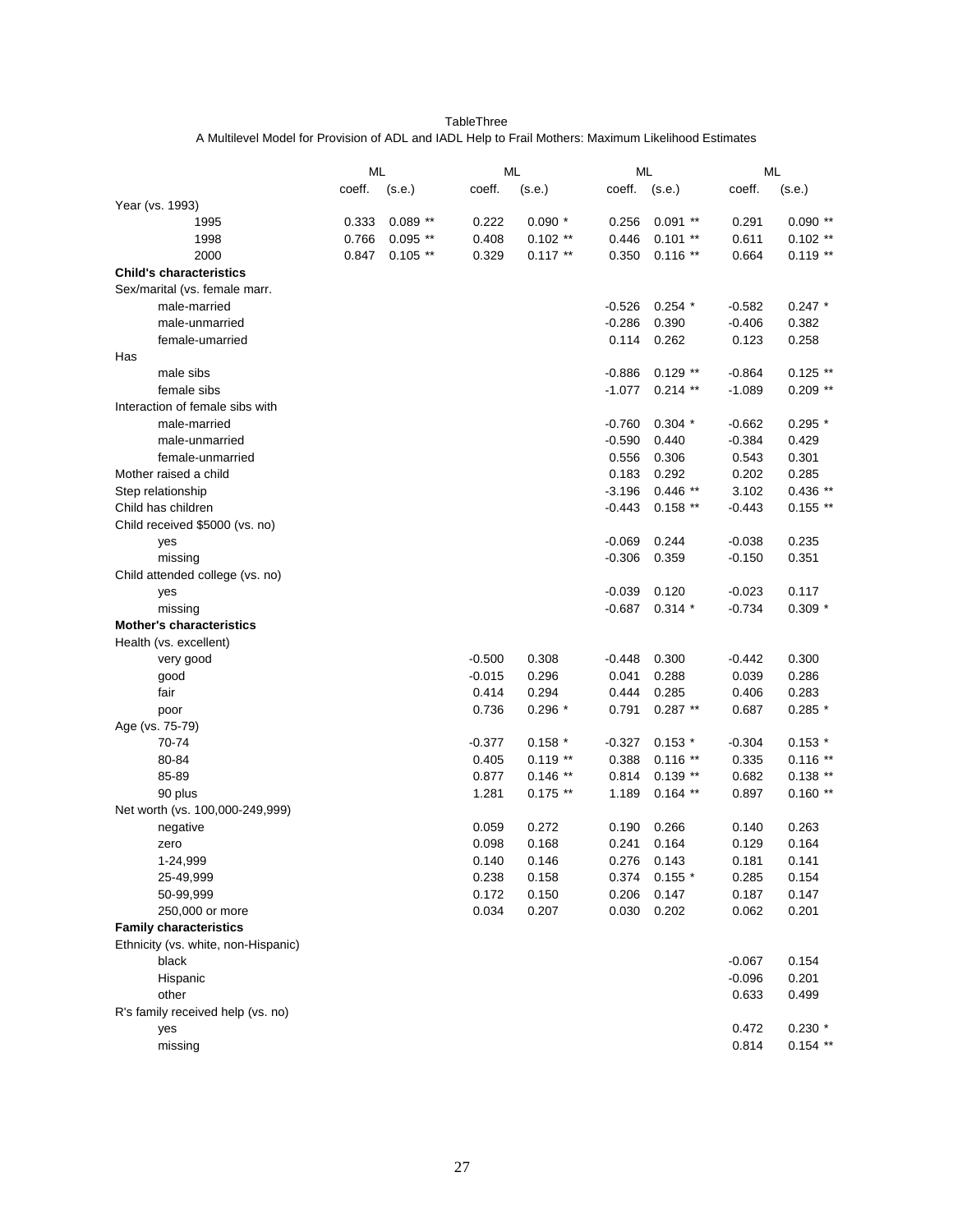|                                   |          |            | Table Three, Continued |            |          |            |          |            |
|-----------------------------------|----------|------------|------------------------|------------|----------|------------|----------|------------|
|                                   | ML       |            | ML                     |            | ML       |            | ML       |            |
|                                   | coeff.   | (s.e.)     | coeff.                 | (s.e.)     | coeff.   | (s.e.)     | coeff.   | (s.e.)     |
| R lived with grandmother (vs. no) |          |            |                        |            |          |            |          |            |
| yes                               |          |            |                        |            |          |            | 0.107    | 0.218      |
| missing                           |          |            |                        |            |          |            | 0.730    | $0.155$ ** |
| Intercept                         | $-3.040$ | $0.112**$  | $-3.728$               | $0.331$ ** | $-1.525$ | $0.397$ ** | $-2.145$ | 0.401      |
| family level variance             | 1.231    | $0.242$ ** | 0.812                  | $0.202$ ** | 0.370    | $0.163*$   | 0.086    | 0.143      |
| child level variance              | 5.886    | $0.444$ ** | 5.604                  | $0.421$ ** | 4.826    | $0.379$ ** | 4.696    | $0.364$ ** |
| family level variance as pct of   |          |            |                        |            |          |            |          |            |
| variance in logits                | 0.173    |            | 0.127                  |            | 0.071    |            | 0.018    |            |
| estimated total variance          | 0.118    |            | 0.084                  |            | 0.044    |            | 0.011    |            |

\*  $p \le 0.05$ <br>\*\*  $p \le 0.01$ 

 $p \le 0.01$